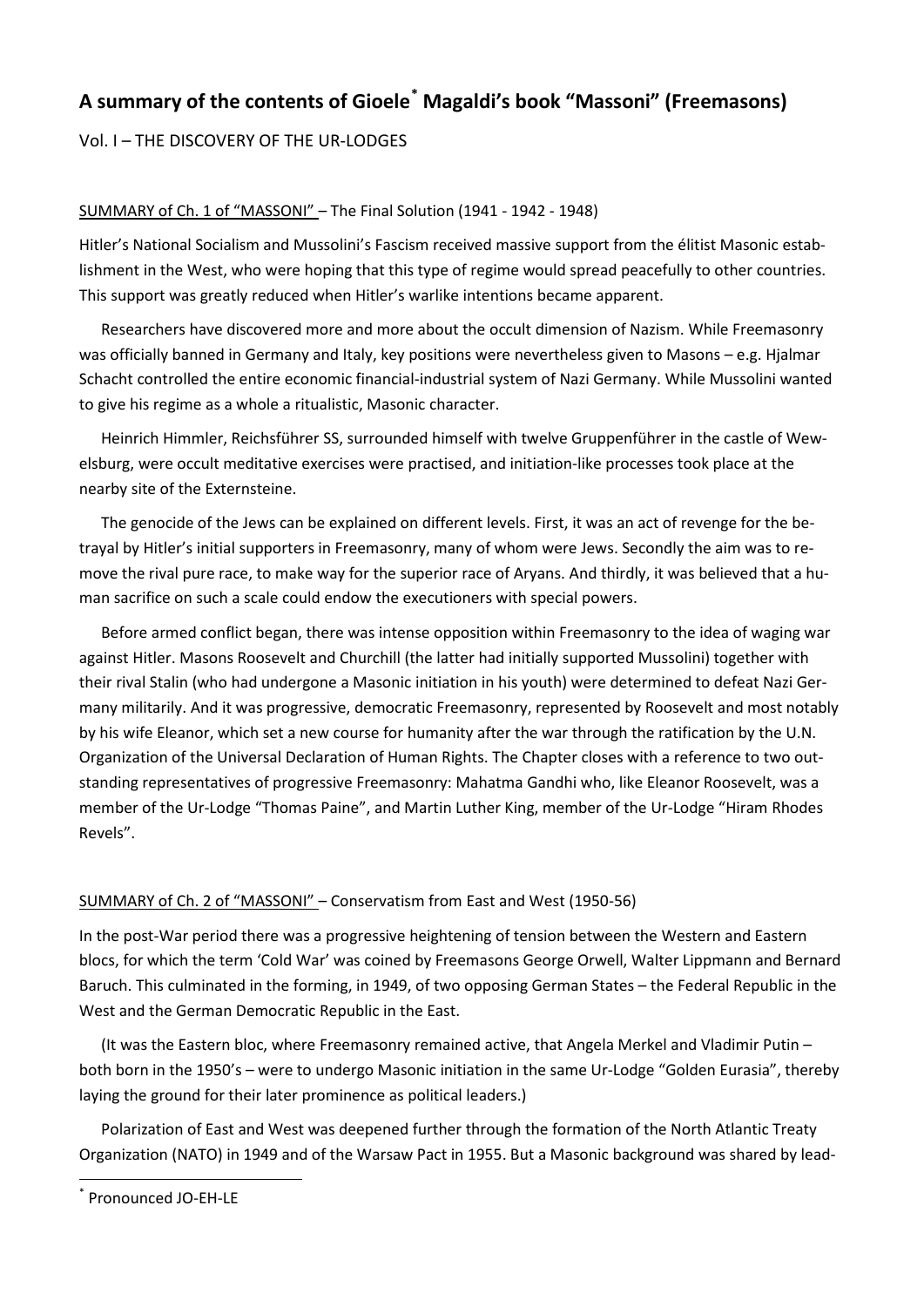ers on both sides of the 'Iron Curtain': Grotewohl, Pieck, Walter Ulbricht in the East, and Konrad Adenauer and Theodor Heuss in the West.

In the 1950's new "para-Masonic" organizations were formed at the instigation of leading Freemasons. David Wills (of tobacco fame) set up the Ditchley Foundation; and the Bilderberg Club was founded by a group comprising Jozef Retinger, Bernhard van Lippe Biesterfeld, H. J. Heinz II, Paul Henry Nitze, David Rockefeller, Dennis Healey etc.

Thanks to the efforts of progressive Freemasons such as F. D. Roosevelt, John Maynard Keynes, George Catlett Marshall (of the Marshall Plan), William Beveridge and Clement Attlee it was possible for socially enlightened policies to be implemented and to play an important role until the end of the 20<sup>th</sup> century. However, in parallel to this, there was a sharpening of conflict between the Capitalist and Communist blocs, as manifested in the forming of the Chinese People's Republic versus the regime in Taiwan, and in the Korean War 1950-53. However, in parallel to this, there was a sharpening of conflict between the Capitalist and Communist blocs, as manifested in the forming of the Chinese People's Republic versus the regime in Taiwan, and in the Korean War 1950-53.

In the U.S.A. an ideological battle raged under the leadership of (non-Mason) Joseph McCarthy, who sought to expose Communist sympathisers in government, in the entertainment world etc. He had strong opponents in Freemasons J. Edgar Hoover, (FBI Director) and Edward R. Murrow, and para-Mason Dwight Eisenhower. After four years of frenzied activity as an ultra-conservative, he was forced to resign in 1954.

Note: the dominance, in this period, of reactionary ultra-conservative regimes in Spain and Portugal (Franco and Salazar).

This chapter ends with a discussion of the features of an "Ur-Lodge" (trans-national, highly selective, admission of women), and examines in detail a notable example of a para-Masonic institution, namely, The Tavistock Institute of Human Relations.

### SUMMARY of Ch. 3 of "MASSONI" – Masons and Vatican for European Unity (1950-57)

A number of leading personalities (Freemasons) in the  $18<sup>th</sup>$  and  $19<sup>th</sup>$  centuries had mooted the idea of a United States of Europe: Montesquieu, Voltaire, George Washington, G. De la Fayette, Mazzini, Victor Hugo, Garibaldi. The idea was put forward by Garibaldi, Hugo, John Stuart Mill, M. Bakunin in 1867 at a Congress of the League for Peace and Liberty held in Geneva.

But it was not until after the 1<sup>st</sup> World War that R. von Coudenhove-Kalergi succeeded in embodying the impulse in an institution: the International pan-European Union, in 1922, the first congress of which was held in Vienna in 1926. The movement drew towards it Freemasons of all political directions, and from 1924 was generously funded by (Mason) Max Warburg. It attracted many eminent personalities, including Freemasons Otto von Habsburg, Hjalmar Schacht, Louis Nathaniel de Rothschild, Konrad Adenauer, Rainer Maria Rilke, Paul Valéry, Thomas Mann, Felix Warburg, Stefan Zweig, Sigmund Freud, Albert Einstein, A. Karenski, Jean Monnet, Aristide Briand, John Maynard Keynes etc. French Prime Minister Aristide Briand was invited in 1930 to present to the League of Nations a memorandum on the question of Federal European Union. However, the rise of Hitler to power made any practical steps impossible, as the Nazi regime was vehemently opposed to anything of a multi-racial, multi-ethnic or multi-cultural nature.

After the war, the idea was taken up again by Freemasons such as Winston Churchill, Allen Welsh Dulles, Jean Monnet, K. Adenauer, Robert Schuman, Maurice Schumann, Otto von Habsburg, but was now starting to turn in a more elitist, technocratic direction. Kalergi, together with his friend Otto von Habsburg succeeded in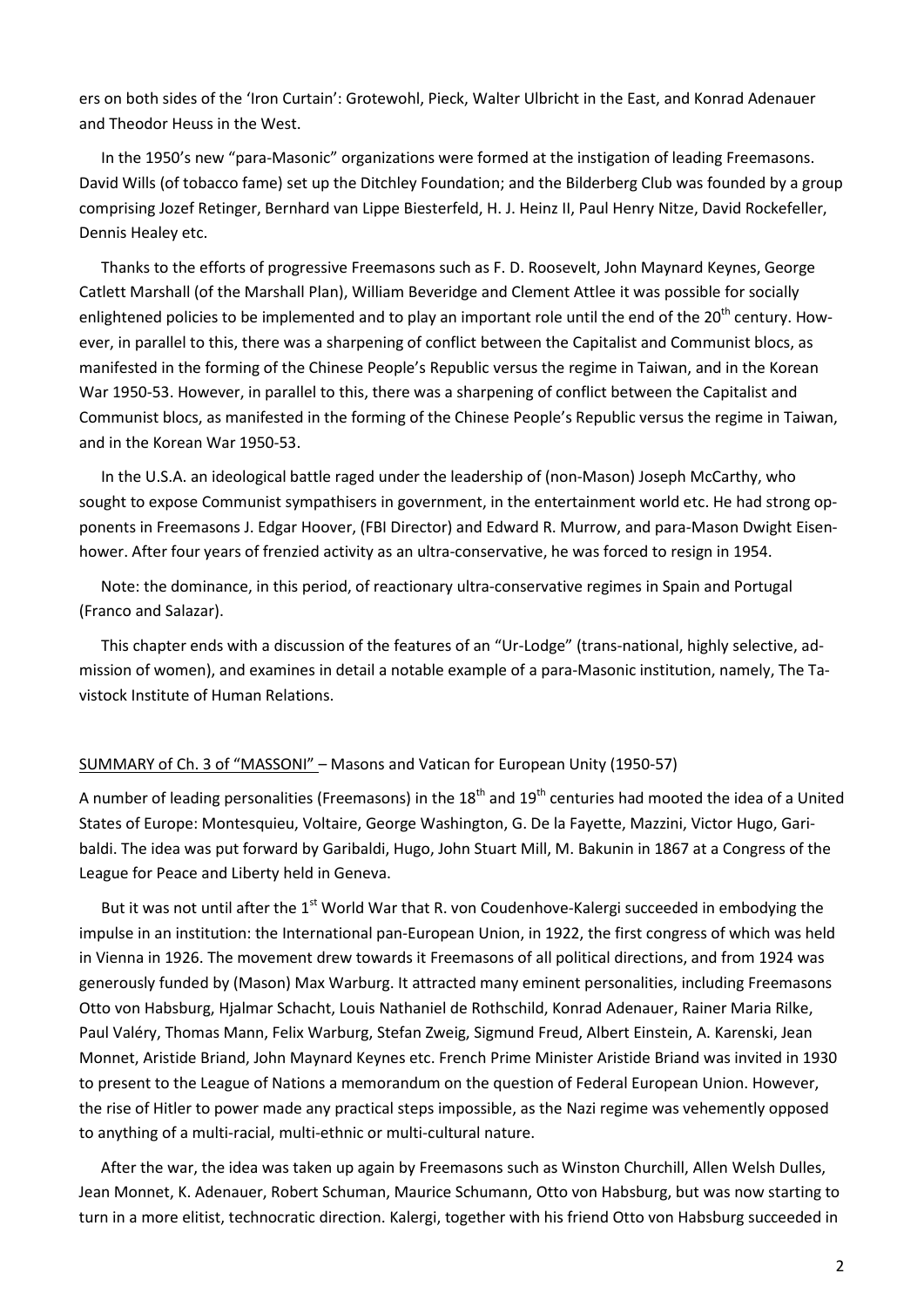organizing in Switzerland in 1947 the first congress of the European Parliamentary Union – This led to the Council of Europe and finally, via the General Assembly of the European Coal and Steel Community, to the assembly in Strasbourg elected by all European citizens.

It was due in large part to Jean Monnet, also at the urging of Masonic circles in the U.S.A., that efforts were made to draw together the coal and steel industries of France and Germany. The élitist, technocratic system that this entailed led George Orwell to express his deep concerns in literary form. In 'Animal Farm' , published in 1945, he had satirized the totalitarianism of Stalinist Communism. But from 1947 he warned of totalitarian tendencies that could arise in the liberal-democratic West. Of particular concern to Orwell were the theories of mass psychology used by (Freemason) Edward Bernays and others to influence public opinion, although there was a contrasting system developed by (Mason) G. H. Gallup (of the Gallup poll), based upon a more optimistic view of human nature.

What does the name Winston Smith allude to, in Orwell's novel '1984'? It is not Winston Churchill plus 'Smith' as the man in the street. Magaldi, the author of 'Massoni', has been able to consult the minutes of the Thomas Paine Ur-Lodge to which Orwell belonged and comes to a different picture. Orwell valued the Churchill who had turned away from his direct support of Mussolini and indirect support of Gen. Franco and had become anti-Nazi and anti-Communist. But he wished to steer Churchill away from an alliance with the technocratic and elitist pan-European project of Coudenhove-Kalergi. Few people know that Winston and Smith are the initiatory names of two notable members of the Thomas Paine Ur-Lodge. It is to them that Orwell is referring – until such time as the Winston Smith in the novel refuses to yield to Big Brother.

Orwell died in Jan. 1950, just before the important developments that paved the way to a European Union of the kind he had fought against in his writings. Meanwhile, Kalergi was honoured in 1972 (the year in which he died) through the choice of the anthem he had proposed for the European Community: the last movement of the 9<sup>th</sup> Symphony of Mason L. van Beethoven, with words from 'Hymn to Joy' by Mason Fr. von Schiller.

Between 1941 and 1944 a document was written – The Manifesto of Ventotene – in which European unity is proposed in the democratic spirit of those who had advocated it in the  $19<sup>th</sup>$  century. The authors were Altiero Spinelli (a Freemason) and Ernesto Rossi. [A lengthy quote was given as an introduction to Chapter 3] Their attempt was unsuccessful, but the vision was not lost, with the result that an elected European Parliament was established in 1979. However, this does not have political sovereignty within the EU.

Only in the early 1940's did the Vatican begin to show an interest in European unity, though many of the Masons promoting this in the 19<sup>th</sup> and 20<sup>th</sup> centuries were Catholics. Monsignor G. B. Montini (later Pope Paul VI) and Cardinal Spellman were prominent among those advocating European unity on behalf of the Vatican.

#### SUMMARY of Ch. 4 of "MASSONI" – Angelo Roncalli, Mason and Rosicrucian (1958-68)

As an introduction to this chapter the author quotes the first verses of the St. John Gospel, part of the speech delivered by John F. Kennedy on 27<sup>th</sup> April 1961, and the well-known lines of Martin Luther King: "I have a dream…".

From the early 1950's the Vatican and Masonic circles were working together to promote the formation of a European Union. In connection with this, a proposal was put forward jointly by a number of Ur-Lodges, namely "Ecclesia", "Daath" (mainly Jewish), "Thomas Paine", "Montesquieu", "Christopher Columbus", "Ioannes", "Hiram Rhodes Revels" and "Ghedullah". They proposed that, for the first time in history, a Freemason should be elected as Pope, while, also for the first time, the U.S.A. should have a Catholic president. Both of them should have a strong progressive orientation.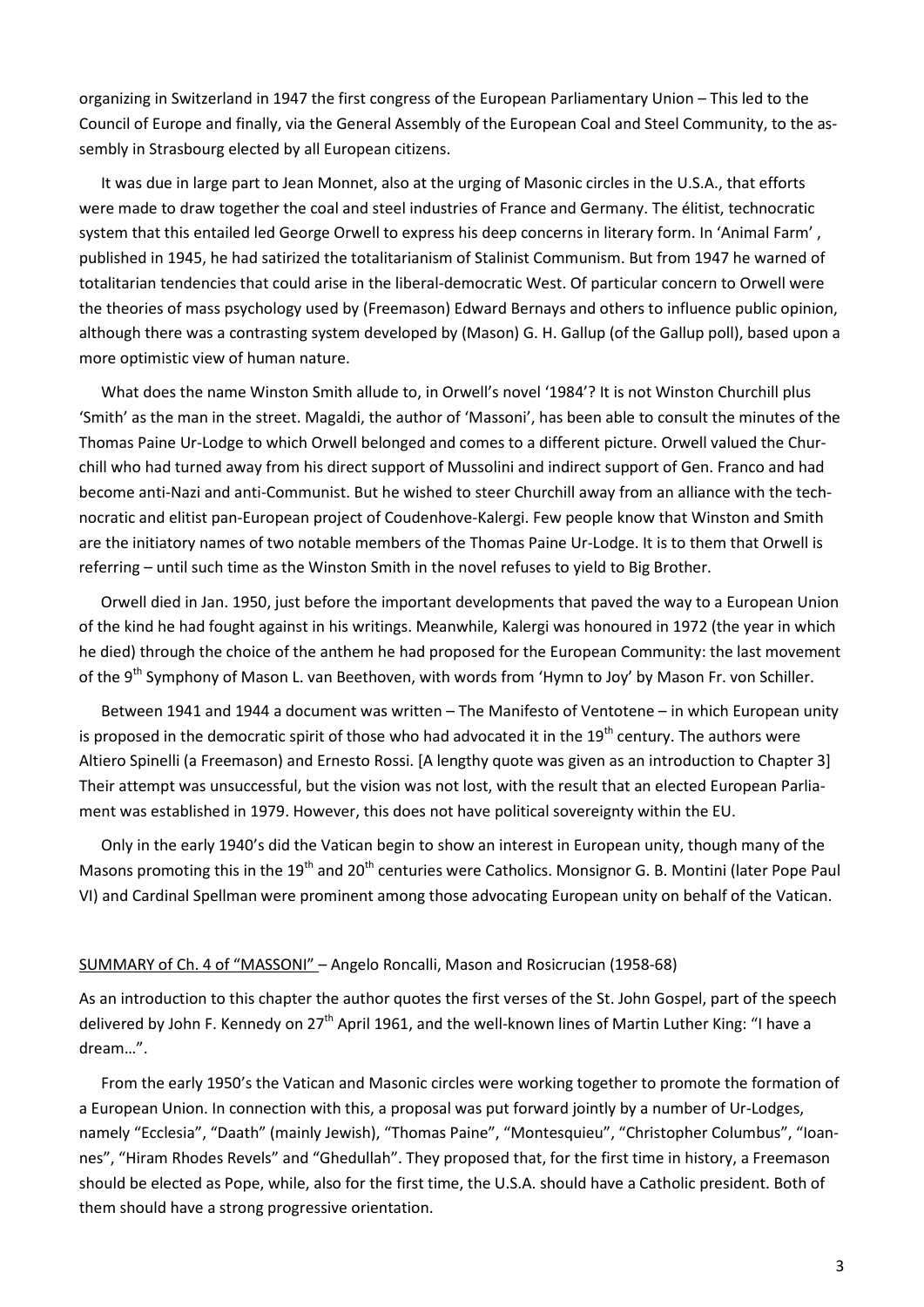Thus, on 28.10.1958 Angelo Roncalli, Freemason and Rosicrucian, was elected 261<sup>st</sup> Bishop of Rome and Pope of the Catholic Church. He had received his first Masonic initiation in 1940 in Istanbul, within the Ur-Lodge "Ghedullah", where study of the Kabbalah and of the Rosicrucian tradition was practised. Documents in the Lodge archive show Roncalli's ascent via Companion of Art to Master Mason. They also record the presence of Catholic Mason and Knight of Malta Franz von Papen at the initiation ceremony in 1940. He had assisted Hitler in his appointment as Chancellor in January 1933, obtaining himself the post of vice-Chancellor. But in 1934 he wished to withdraw from the Nazi regime and was saved from assassination through the intervention of Hermann Göring.

Roncalli underwent a second Masonic initiation, moving on to 4<sup>th</sup> degree of Legislating Master. In his internal Masonic communications he says that only a true Freemason and Rosicrucian can become a good priest, bishop etc. Together with von Papen he made great efforts to rescue Jews fleeing Nazi persecution.

The II Vatican Council, lasting from 1962-65, was a historic event for the Church, intended by the Pope to bring renewal and modernization. He was able before his death to nominate the first African, Japanese and Philippino cardinals. Most important was his intervention to prevent an escalation of the Cuban missile crisis. That he was successful in this was due to his connection with supra-national Lodges, active in both Western and Eastern blocs. An important mediator between the Pope and J. F. Kennedy was Freemason Cushing, archbishop of Boston and friend of the Kennedy family. Another important personality, able to mediate between Vatican, White House and Kremlin, was Norman Cousins, member of at least five Ur-Lodges. For his services, he was awarded with the Eleanor Roosevelt prize, the U. N. Peace Medal and the Albert Schweitzer Prize. A further factor in the success of the peace negotiations was the membership of N. Krushchev and of U. S. Diplomat L. Thompson Jr. In the Ur-Lodge "Golden Eurasia". The leading role, however, was played by Pope John XXIII. After the death of J. F. Kennedy and the Pope in 1963, both were awarded posthumously the Presidential Medal of Freedom by Freemason Lyndon B. Johnson.

The author now refers briefly to what is viewed as an act of political homicide – the death in an air disaster of Freemason Enrico Mattei (Oct. 1962) head of energy company ENI. After the "removal" of Enrico Mattei, the natural death of Angelo Roncalli, the assassination of J. F. Kennedy (Nov. '63), Khrushchev was toppled in a coup led by Mason Leonid Brezhnev in 1964. A list now follows of the many Freemasons with leading positions around Brezhnev until his death in 1982. Most were members of the Lodge named after the reactionary Mason Joseph de Maistre (1753-1821). The Lodge was first set up in Switzerland in 1917, one of the founding members being Lenin, who then refounded it as an unofficial organ within the Soviet Communist Party. J. De Maistre's name was found suitable because he had been ambassador in Russia (and engaged in conspiratorial activity together with the Jesuits) from 1803 to 1817, and epitomized the contempt for democracy shared by the oligarchic groups on both sides of what later became the Iron Curtain.

We now move on to the question of the assassination of President Kennedy. Our author Magaldi believes that the reasons for it have been most clearly recognized by German investigative journalist Mathias Brőckers, and he gives a lengthy quote from his book "JFK. Coup d'État in America". Kennedy was faced with opposition from many sides, particularly from the "military-industrial-financial complex", who were fiercely opposed to his disarmament policy. Not only this, but he sensed the activity behind the scenes, on both sides of the Iron Curtain, of the sinister power of the Ur-Lodges. Similar to the warnings of Eisenhower regarding the militaryindustrial complex were Kennedy's allusions to the hidden forces lying behind it, in his speech on 27<sup>th</sup> April 1961. Magaldi confirms that it was from within the neo-aristocratic Ur-Lodges "Geburah", "Joseph de Maistre", "Edmund Burke", and "Compass Star-Rose" that the assassination plan originated.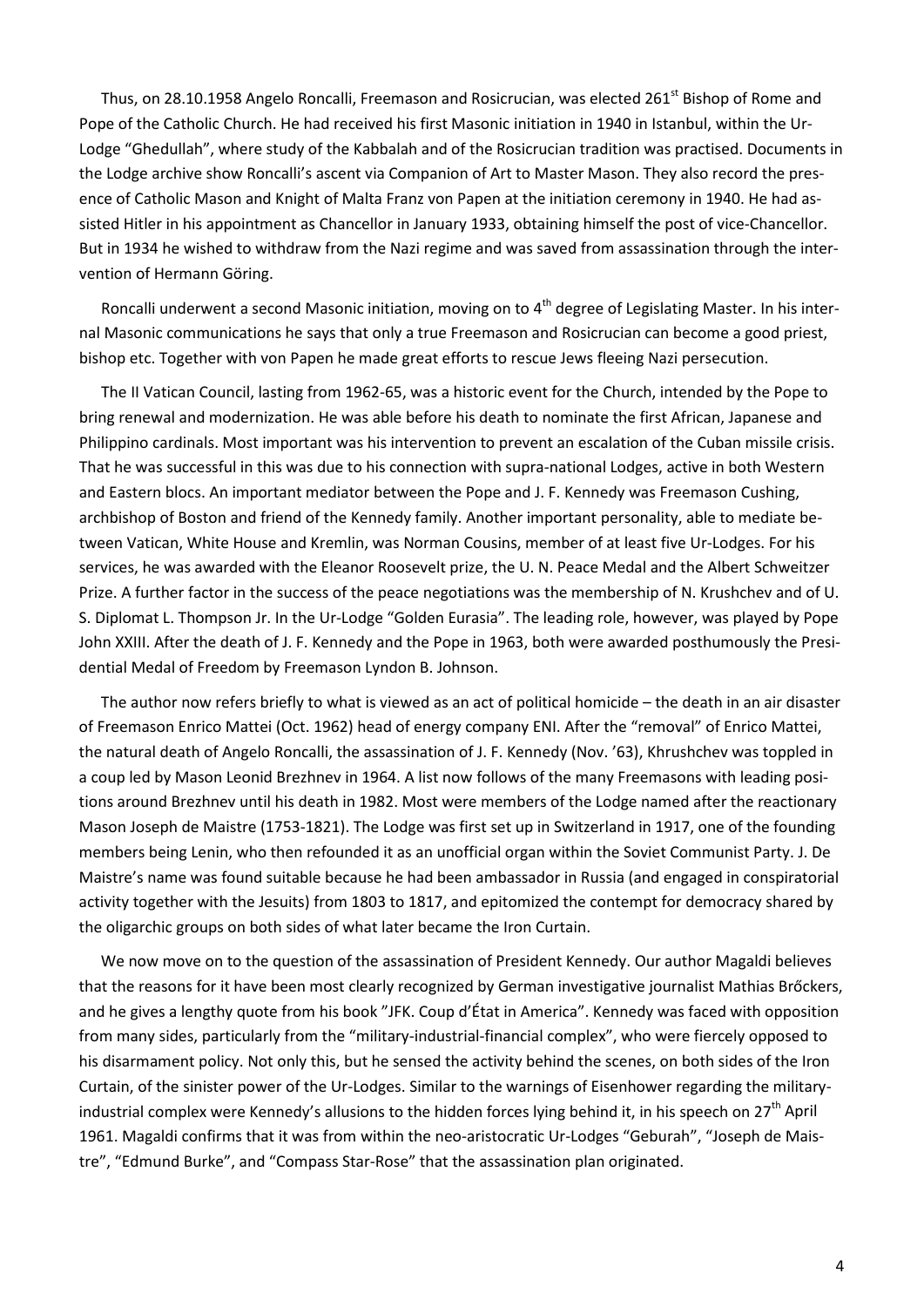However, it was possible under Pres. Lyndon Johnson for many of Kennedy's policies to be put into effect. Significantly, the student movement for freedom of speech arose in this period, followed by the student rebellions of 1968. The Civil Rights Act was proclaimed in 1964, the Indian Civil Rights Act in 1968. An Afro-American – Mason Thurgood Marshall – was appointed, for the first time, judge of the Supreme Court. Keynesian policies were implemented, combining ideas of the New Frontier (Kennedy) with principles of the New Deal (Roosevelt).

But a powerful backlash occurred through the founding, by a consortium of ultra-conservative Ur-Lodges, of a new Lodge called "Three Architects" or "Three Eyes". This was followed by two assassinations: of Martin Luther King and Robert F. Kennedy, both in the fateful year 1968.

#### SUMMARY of Ch. 5 of "MASSONI" – Give Power to Imagination! (1968-75)

1968 – a very turbulent year and a critical one in view of the impending presidential elections. In order to prepare themselves for this with the greatest efficiency, the neo-aristocrats of Freemasonry founded the new Ur-Lodge, the "Three Architects" or "Three Eyes". Pres. Johnson wished to end the Vietnam war, but was prevented from doing so by the military-industrial complex. Supra-National Ur-Lodges active also in the Communist bloc prompted the "Tet Offensive" in Jan. 1968 in order to swing American public opinion away from peace initiatives. Freemason Johnson wanted to stand again for re-election, but the progressive Lodges were unwilling to support him, as they saw great potential in Robert Kennedy and Martin Luther King. Johnson withdrew from the Democratic primaries and in March Robert Kennedy launched his campaign.

On the Republican side Richard Nixon was nominated. But the progressive Ur-Lodges were nervous for their protégés Kennedy and King, and took steps to organize an "initiatic shield": a formal internal agreement among Freemasons that a given person will not be harmed, even by those most hostile to him. M. L. King was willing to accept this protection, but before it was finally ratified the assassination took place, in Memphis on 3<sup>rd</sup> April.

Kennedy was at this stage a non-Mason. For the sake of the "initiatic shield" which, in view of M. L. King's death, now seemed more important than ever, he was offered a quick initiation. But he insisted on waiting until the 21<sup>st</sup> Nov., the date between his own birthday and that of his brother John's death. Lacking the shield, he was shot in the night of  $4<sup>th</sup>$  and  $5<sup>th</sup>$  June and died on the  $6<sup>th</sup>$ .

Magaldi now looks back at M. L. King's famous speech 'The Power of Love' delivered in Aug. 1963, and points to the progressive Masonic inspiration (as, apparently, King himself did) behind the radically democratic and egalitarian impulse of his campaign.

Nixon won the presidential election, and was installed in the White House in Jan. 1969, thanks to the efforts of "Three Eyes" and other neo-aristocratic Lodges. Their policy was now to channel the waves of protest in the 60's in the direction of radicalism, extremism and violence. Magaldi now lists some leading "Three Eyes" members . They include: David and Nelson Rockefeller, Gerald Ford, H. Kissinger, Z. Brzezinski, G. Agnelli, André Meyer, Joji Watanuki, R. Nozick, Raymond Barre, Edmond Adolphe de Rothschild, Samuel P. Huntington, John Connally, Henry Ford II, F. Von Hayek, Lee Kuan Yew, Milton Friedman, Tadashi Yamamoto, John McCloy, Henry Luce III, R. R. Bowie, Edward Heath, Armand Hammer, Georges Pompidou, V. Giscard d'Estaing, E. O.Reischauer (expert on Japan), J. R. Schlesinger, R. Helms, J. J. Angleton, W. Mondale, Maurice Oldfield, Paul Marcinkus, Paul Volcker, Alan Greenspan, Zhou Enlai, Deng Xiaoping, Akio Morita, Masaru Ibuka, Kiichi Miyazawa, Yasuhiro Nakasone, Otto Graf Lambsdorff, G. H. W. Bush, Alexander M. Haig, R. (Dick) Cheney, W. E. Colby, Winston Lord, Henry Sturgis Morgan etc. It should be noted that not all agreed with the policies and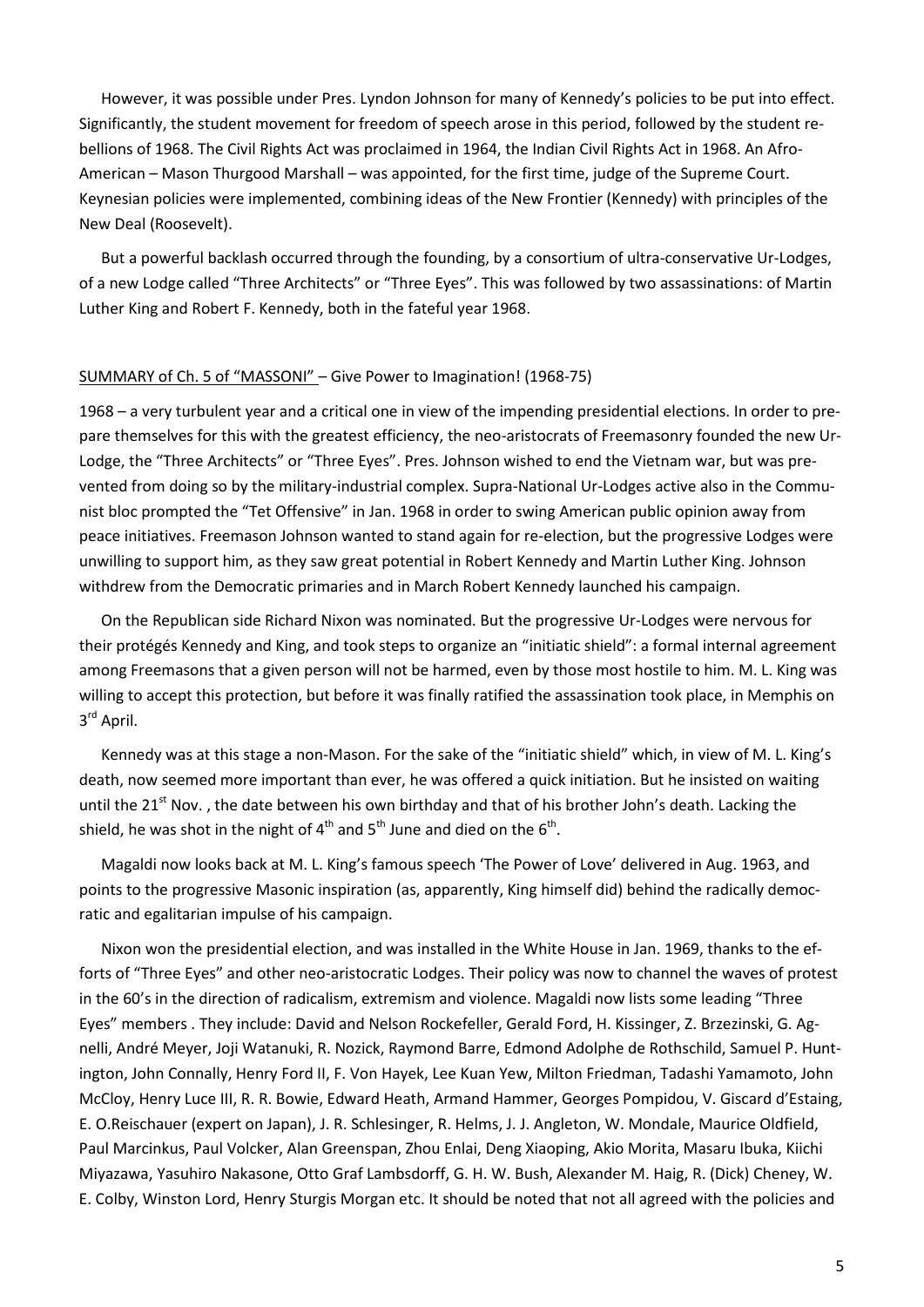decisions of this and related Lodges. Nevertheless, all contributed in some way to the overall plan to undermine the public sphere in favour of the private, and weaken the sovereignty of the people in favour of the concentration of power in the hands of institutions outside the control of the electorate.

In view of the profits gained by members of the "financial-military-industrial complex" from the Vietnam War, it was not until 1973 that the Paris peace agreement was signed, the Nixon Government being represented by H. Kissinger, who wielded more influence than the Secretary of State. From 1971 onwards a new policy was pursued by Nixon and Kissinger, aimed at improving the relations between U.S.A. and China. This involved bringing top Chinese figures – Zhou Enlai (1971), Deng Xiaoping (1973) – into the Masonic fold. (Magaldi promises to tell us more about this intriguing process in one of his five (!) books) An outcome of this was the entry of the Chinese People's Republic into the U.N. in Nov. 1971, and the handing over of Vietnam to full Communist control.

But here a split arose in the neo-aristocratic camp. On the one hand there was the majority led by "Three Eyes", who speculated on gains to be won in the future through opening up China and the Far East to U.S. interests. On the other, there were the "Geburah" and "Leviathan" Lodges, who wished for a continuation of the lucrative business arising from military involvement – trade in armaments etc. – in Vietnam. Nixon favoured the former, non-warlike, policy and in so doing prompted an act of revenge from the Lodges "Geburah" and "Leviathan" . They were, in fact, the forces behind the Watergate scandal (1972-74) which led to the departure of the Republican President in Aug. 1974.

Following upon their success in China, the "Three Eyes" Freemasons created a new para-Masonic association – The Trilateral Commission. It was to be more open to public life than other para-Masonic societies such as the Bohemian Club or Bilderberg Group, presenting itself officially as an organization that could connect N. America and Europe with Japan – creating a bridge between the three main industrialized areas of the world, all governed by free market principles and parliamentary democratic institutions.

However, it became evident through the content of a study "The Crisis of Democracy. Report on the Governability of Democracies" that the purpose of the Trilateralists was to re- or de-structure Western democracies in an elitist, oligarchic, hierarchical direction. The study was presented as something new to the Trilateral Commission meeting in Kyoto in May 1975, the main signatories being Michael Crozier, Samuel P. Huntington, Joji Watanuki (Freemasons). But it had in fact been worked upon from 1967 onwards in the secrecy of the "Three Eyes" Lodge, those involved being Z. Brzezinsky, R. R. Bowie, James Cornford, George S. Franklin, Gerard C. Smith, Tadashi Yamamoto, Yasumasa Tanaka, Erwin Scheuch, Karl Kaiser, S. M. Lipset, John Meisel.

The chapter concludes with a reference to the space programme of the Johnson administration, which culminated in the first Moon landing, on 21<sup>st</sup> July 1969, by Neil Armstrong, a Freemason of the "Three Eyes" and also of the "Janus" Lodge, of which Pres. Johnson was a member.

#### SUMMARY of Ch. 6 – "MASSONI" Chaos ab Ordine et Ordo ab Chao (1967-81)

The reactionary Freemasons who decided in 1967-68 to create the "Three Eyes" Lodge were aware of the motto of the ancient and accepted Scottish Rite: "Order from Chaos". But their aim was to create a new order, so the question was how to create the chaos out of which the new order could be made to arise. At the end of the sixties there were authoritarian regimes in Eastern Europe (the Warsaw Pact) and also in the West (Salazar in Portugal and Franco in Spain). Now Greece was targeted, and a number of military figures were given Masonic initiations prior to the coup d'état of April 1967 which led to the dictatorship of the "Colonels".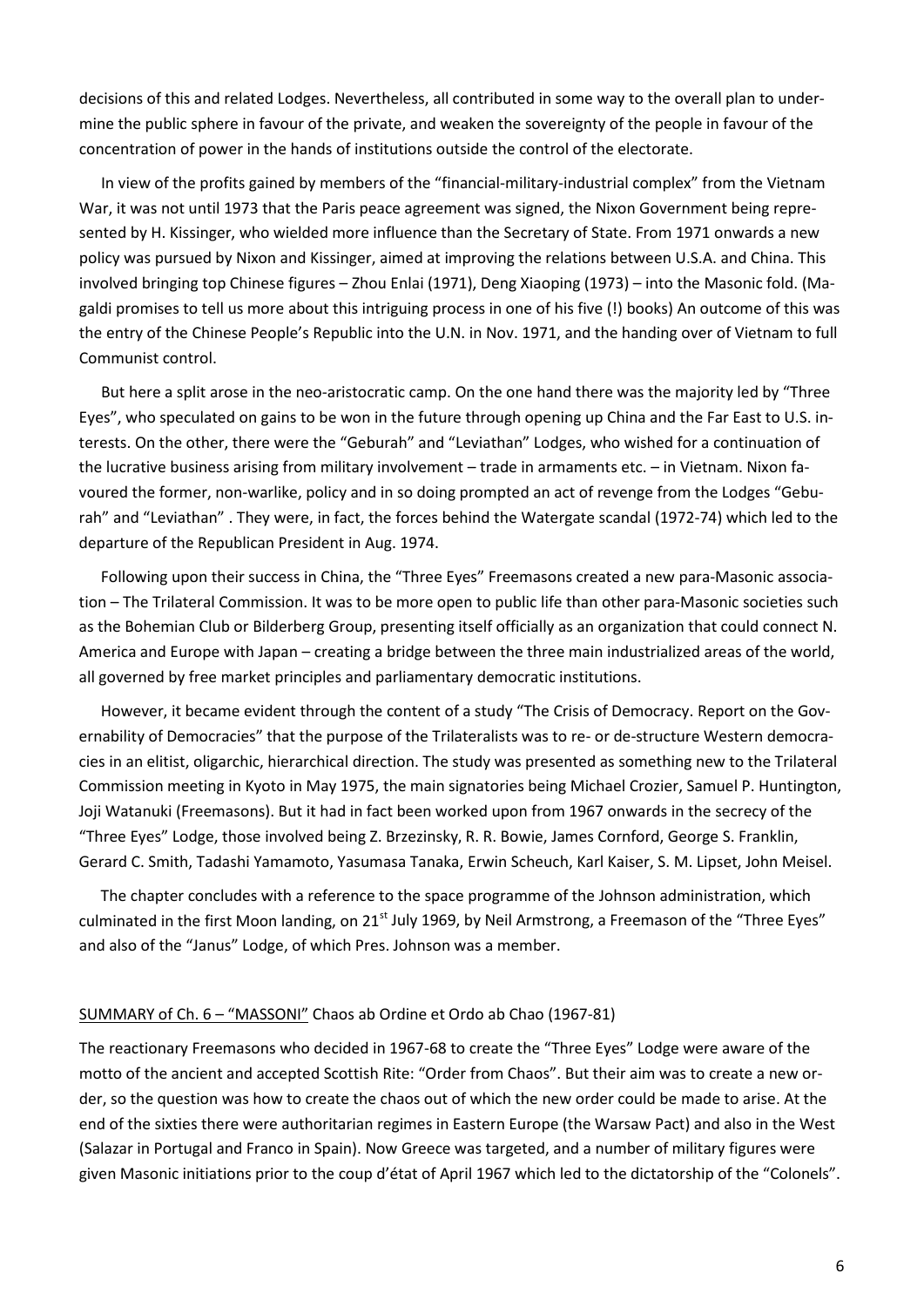But through the decades, beginning in the 50's, many nations had attempted to join together in a nonaligned movement independent of the two main power blocs. This process had, however, been closely bound up with Masonic power struggles at the highest level.

In Eastern Europe people were wishing, and demonstrating, for greater freedom. But in Poland this movement was crushed in March 1968. In Czechoslovakia there were many political figures belonging to the Ur-Lodge "Golden Eurasia" who were trying to establish a "Socialism with a human face". They were opposed by Masons of the reactionary "Joseph de Maistre" Lodge within the Czech Communist Party, who prompted Brezhnev (of the same Lodge) to send in hundreds of thousands of Soviet soldiers to put an end to the "Prague Spring". Gustáv Husák, who was installed as leader, also joined the Ur-Lodge "Joseph de Maistre" and in 1983 was declared "Hero of the Soviet Union".

In China in the sixties the aim of Mao's Great Cultural Revolution was to eliminate whatever appeared to cling to Chinese tradition, bourgeois values etc. This led to the death of hundreds of thousands (if not millions). Mao was not a Freemason, but he was able to demonstrate the art of creating chaos out of order and order out of chaos: a subtle art much needed for operations in the West, by neo-aristocrats such as H. Kissinger (who visited China in 1971 and brought Zhou Enlai into the "Three Eyes" Lodge).

#### Towards anti-Democratic Democracy –

For most Western Countries – those with an established democratic tradition – the imposition of an authoritarian regime would have been unthinkable. There was only one way in which the neo-aristocrats could gain control over such populations. And that is, to drive them into poverty, unemployment etc., thereby making it impossible for them to exercise in dignity their full rights as citizens. Thus, there are in the Western world millions of people engaged in a constant struggle for survival, differing little from the disadvantaged in the  $2^{nd}$ ,  $3^{rd}$ and  $4^{th}$  worlds.

The author now brings two lengthy quotes from other analysts on the question of the centralization of power versus democratic decision-making involving all citizens.

He then points out that abstract, generalized terms like 'capitalist' and 'communist' obscure the fact that these ideologies are represented by concrete personalities, and in many different and often conflicting ways. And while Freemasonry does not exist "in and for itself" and is represented by countless diverse personalities, it is nevertheless a real historical movement which bears "unlimited responsibility" for leading humanity to where we are now. But it is only the initiation process undergone by all Freemasons, entailing an experience of death and resurrection, that can account for the courage, determination and self-sacrifice with which Masonry has fought for the rights of the common man and overcome the dominance of the hereditary aristocracy.

The unseen work of the Freemasons extended through the  $18<sup>th</sup>$  and  $19<sup>th</sup>$  centuries and (leaving aside a first experiment in anti-democracy in the 1920's and 30's when they supported the Fascists and National Socialists) changed radically towards the end of the 1960's. In contrast to the New Frontiers and Great Society policies proclaimed earlier, we now have a thrust towards the "Small Society" – thanks to the "Three Eyes" Lodge and its servant the Trilateral Commission. Their aim is not to make us all into mere "consumers, spectators, small investors", but to create a privileged ruling class (with varying levels, as in Orwell's 'Socing'), free to exploit with impunity a globalized neo-proletariat.

Incidentally, is there freedom of discussion in the Trilateral Commission? – Yes, there is. For example, 'The Crisis of Democracy' was discussed in a plenary session on May  $31<sup>st</sup>$  1975, and there were dissenting voices.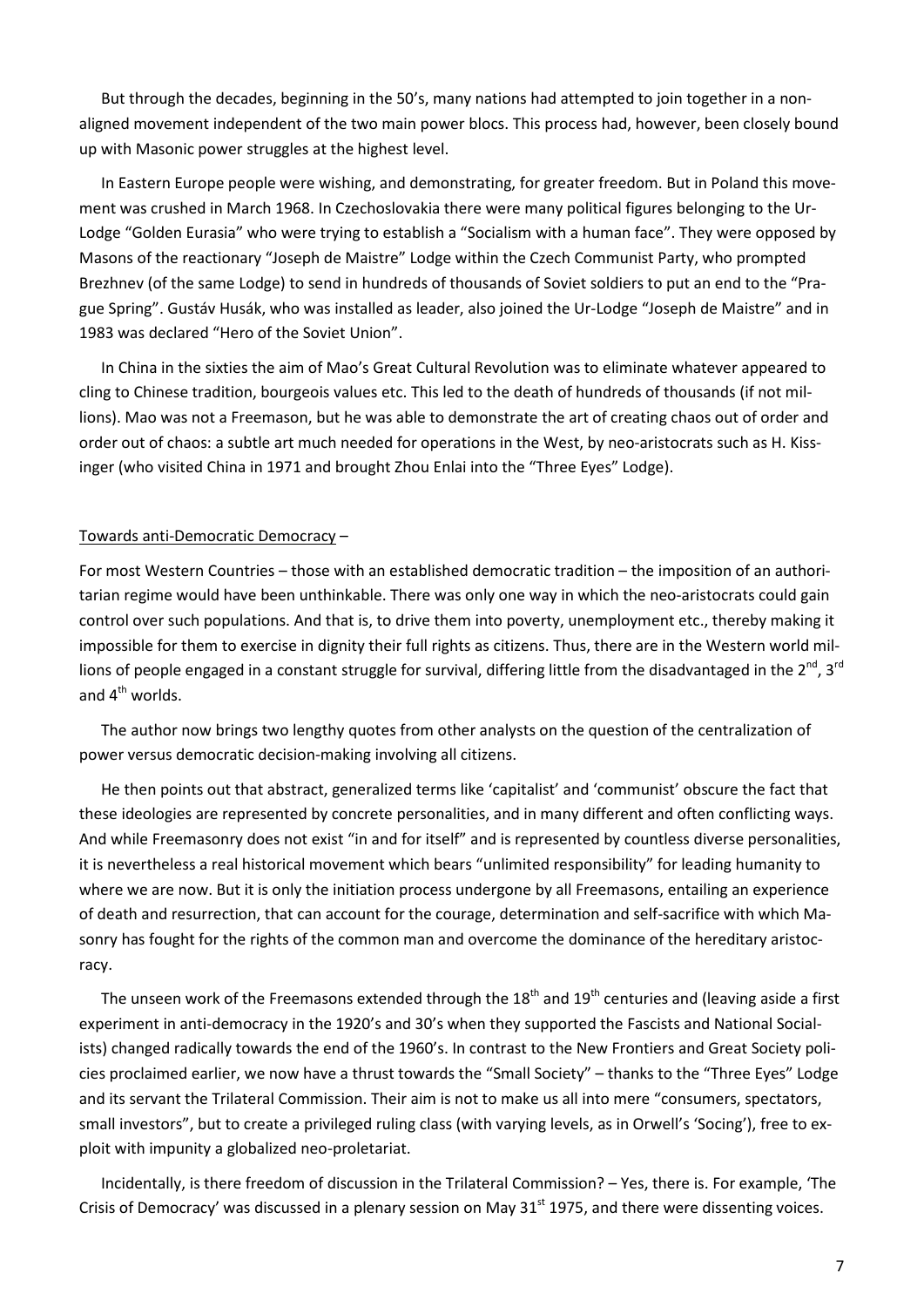Nevertheless, all three authors, reactionary Masons Crozier, Huntington and Watanuki, became members of the Carter administration, where their ideas were adopted as official policy.

And one example from "Three Eyes": Stanley Kubrick (1928-99), a famous figure in the entertainment world, joined this Lodge, but left again disillusioned, after quarrels with the leadership. He disagreed with the way the Lodge was run and with the goals it pursued with great rapacity.

### Italy, field of Battle between the Ur-Lodges –

By the end of the sixties Britain had lost much of her influence in the Mediterranean region, with the notable exception of oil-rich Libya. But in Sept. 1969 an Italian- inspired coup d'état takes place and young Colonel Muammar Gaddafi seizes power in Tripoli. American and British bases are expelled from Libya and the balance of power in the Mediterranean region shifts dramatically in favour of Italy.

[Researchers other than Magaldi have studied once-secret documents in the State archives in Kew Gardens, from which emerges the extent to which the British have tried to influence developments in Italy, from one political assassination 1924 (Matteotti) to another in 1978 (Aldo Moro). But the importance of Italy for British interests had already become evident with the building of the Suez Canal, completed in 1869.

In the late sixties oil and trade routes were a central factor determining Britain's interest in Italy, but there was also the obsession with the PCI (Italian Communist Party), the largest in the Western world. And when in 1976 the PCI looked as if it might be elected to government, the British first considered a coup d'état, but then opted for a different subversive action: a wave of terrorist attacks culminating in the assassination of Aldo Moro.]

The bracketed paragraphs above are a summary of the more "exoteric" research quoted as a prelude to Ch. 6. While full of praise for the article, Magaldi remarks, nevertheless, that to get a truer picture of events more than one archive needs to be consulted. His own research into Masonic archives shows that there was indeed, a serious and well-organized plan to launch a coup d'état in Italy, a central rôle being played by British Freemasons Alec Douglas-Home (ex-prime minister), John Rennie (director of MI6) and Martin Furnival Jones (director MI5). The original date for the coup d'état was December 1969, but owing to the intervention of U.S. Masons W. A. Harriman and A. Schlesinger Jr. and more especially of Jacques Chaban-Delmas (French P.M.) and Harold Wilson (British P.M.), the coup was postponed to Dec. 1970. By that time Mason Edward Heath of "Three Eyes" had become P.M. and Brother Alec Douglas-Home was Secretary of State for Foreign and Commonwealth Affairs. Despite their strong backing for the coup, it was possible for A. Jackson Goodpaster, the then Supreme Allied Commander Europe, to foil the plan. Even Henry Kissinger had to accept that the "English" coup d'état would, once more, fail to take place.

# Operation Condor –

Humiliated by this failure in Italy, the neo-aristocratic Ur-Lodges – in particular the "Three Eyes" , "Edmund Burke", "Leviathan" and "Geburah" – turned their attention to South America. Thanks to the complicity of national Masonic Lodges in Brazil, Bolivia, Uruguay, Paraguay, Peru, Chile, Argentina it was possible for a wave of terror, involving kidnapping, internment in concentration camps, torture, and murder of tens of thousands of people, to afflict the S. American continent between the 1970's and 1980's, the countries the worst affected being Chile and Argentina. Its victims were politicians, diplomats, civil activists, intellectuals, students, trade unionists, workers and on occasion the parents and relatives of those under attack.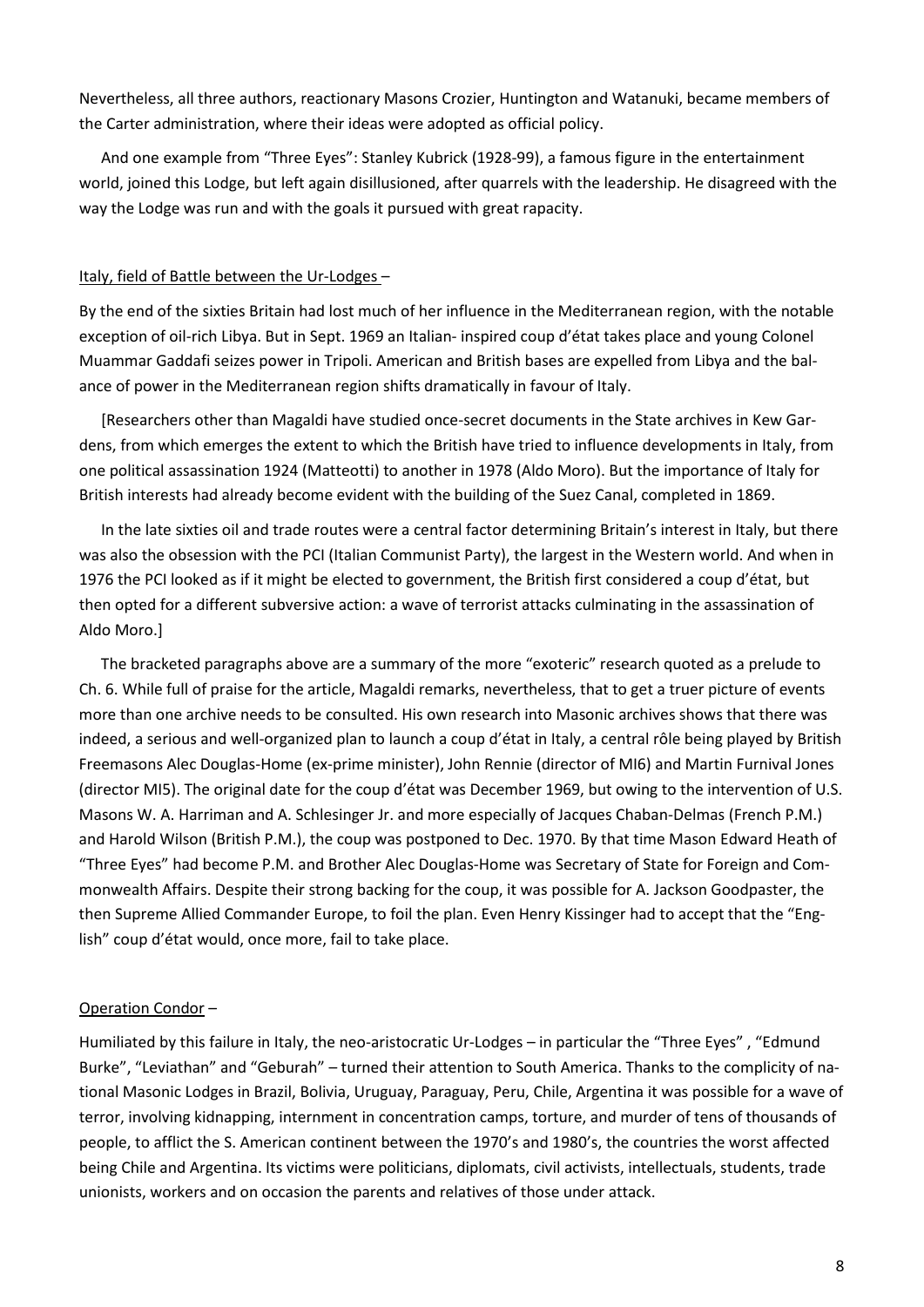The conditions imposed by the dictatorships served the interests of the multinationals, making it possible for them to exploit natural resources and labour. It was the kind of regime the reactionary neo-aristocratic Lodges would have wished to export, albeit in a milder form, to the whole Euro-Atlantic region. Hence the importance for them of Italy as a next testing-ground after the imposition of dictatorship in Greece. In Chile dictatorial rule had begun with the overthrow of the Allende regime by Pinochet in 1974. The progressive Lodges were angered at the tragic death of Allende in the coup d'état and determined to do all in their power to prevent a similar coup in Italy.

A third such attempt was planned for Italy in 1974, with the backing of H. Kissinger, CIA director W. Colby, P.M. Edward Heath, Alec Douglas-Home, the new MI6 Director Maurice Oldfield ("Three Eyes", "Edmund Burke"), MI5 Director Michael Hanley, and former Belgian P.M. Eyskens ("Three Eyes" etc.).

A. Schlesinger Jr. received warning of the plot and prepared to counter it with the support of fellowprogressives Harold Wilson (Ur-Lodge "Newton-Keynes") Helmut Schmidt ("Ferdinand Lassalle"), A. J. Goodpaster and others.

However, Schlesinger was first able to score an important victory in Portugal, where the authoritarian regime under Salazar was overthrown in the "Carnation Revolution". By marking April 25<sup>th</sup> as the day of liberty Schlesinger was recalling the final liberation of Italy from Fascism on 25<sup>th</sup> April 1945, thereby sending a strong message to those planning a coup d'état.

The same group around Schlesinger was also able to bring about the overthrow of the regime of the Colonels in Greece. The "Magnificent Four", as Magaldi calls them, obtained the support of V. Giscard d'Estaing for restoration of democracy in Greece and averting the coup in Italy planned for August 1974. As a result, Kostantinos Karamanlis ("Atlantis-Aletheia") was entrusted with the task of restoring democracy in Greece (returning there from exile in Paris in a presidential aircraft provided by Brother Giscard d'Estaing).

Regarding the Italian (or rather English) coup, Harold Wilson was able as P.M. to restrain his MI5 and MI6 chiefs and Helmut Schmidt dissuaded Eykens from participating.

In order to deal with the continued determination of H. Kissinger and CIA director Colby to go ahead, the "Magnificent Four" spoke directly to David Rockefeller, the most influential member of neo-aristocratic Freemasonry, threatening to expose the activities of the "Three Eyes" Lodge. Rockefeller bowed to their pressure and persuaded Kissinger and Colby to abandon the plan. The chief Italian conspirator was arrested and imprisoned, but then Rockefeller, Kissinger, Brzezinsky, Agnelli intervened and he was released without charge.

In her introductory chapter Laura Maragnani described how – thanks to sponsorship by such figures as Kissinger, Helms, Hoover – Licio Gelli had in 1972 been appointed organizational secretary of the "Propaganda Due" ("P2") Lodge, and then three years later, at the insistence of Kissinger and V. Giscard d'Estaing, had become its Grand Master. The purpose of the Lodge was to secretly infiltrate the upper echelons of Italian society and prepare the ground for a coup d'état and the setting up of a dictatorial regime. It was able to recruit hundreds of people in key positions – political parties, the State bureaucracy, security services, the armed forces, the judiciary, finance, big business, the mass media – consolidating itself as a State within the State, in violation of the Italian constitution which outlaws secret movements.

Silvio Berlusconi was close to the P2 Lodge from the beginning and underwent initiation in it in 1978, becoming eventually Master Freemason. He then created in 1992-3 his own 'home-made' Lodge of the Dragon ("Drake's Lodge").

With the failure of the coup attempts and the huge scandal that arose in Italy when a list of 962 members (probably not complete) was made public, the P2 Lodge renounced its goal of undermining Western democ-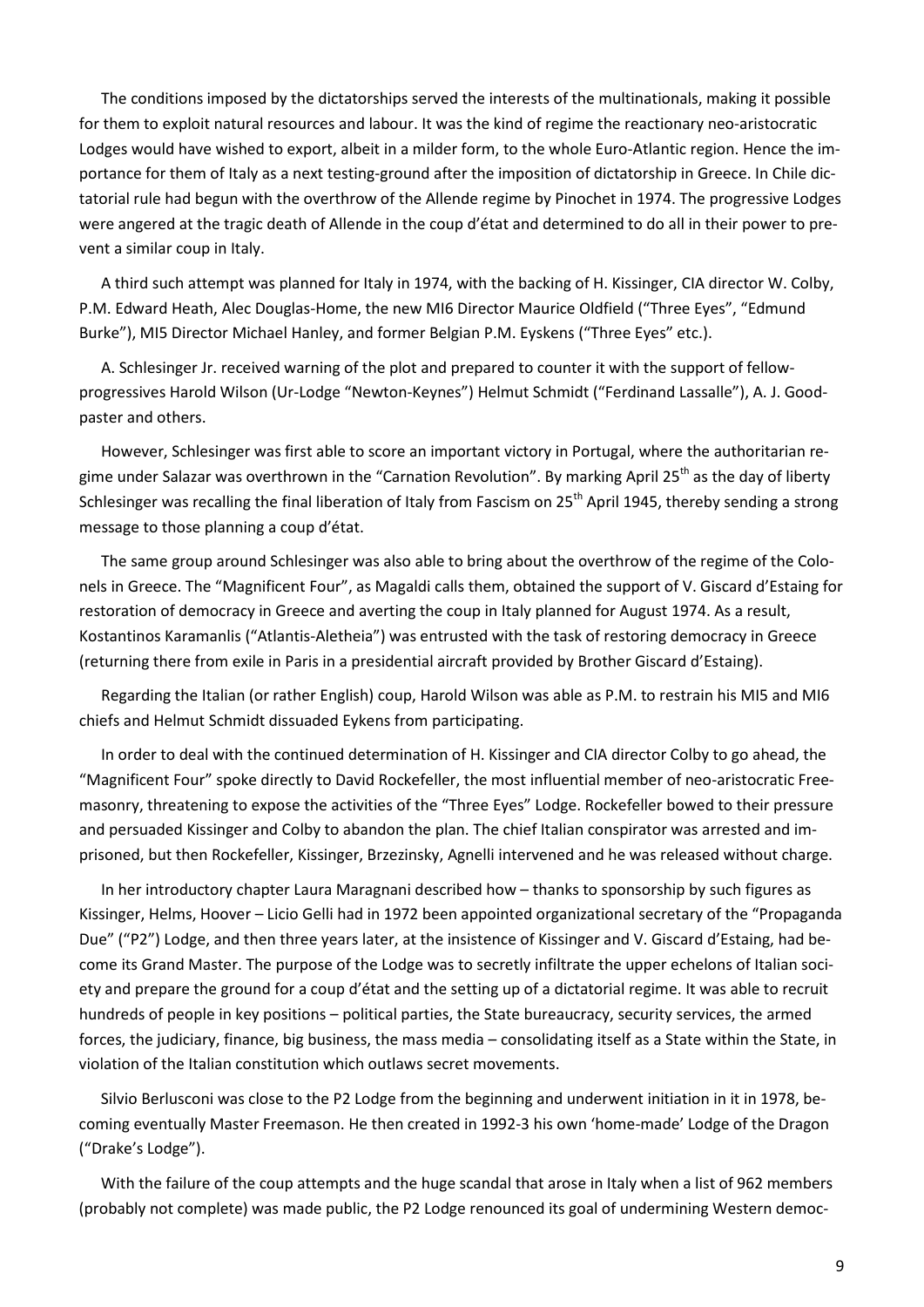racy. However, its Ur-Lodge mother, the "Three Eyes", continued its subversive activity, but, for the present, targeting countries of the Third World.

### SUMMARY of Ch. 7 of "MASSONI" – United Freemasons for Globalization. Part 1 (1974-5-9-1991)

[The chapter is prefaced by quotes from R. Reagan, M Thatcher, M. Gorbachev, Z. Brzezinski and others, most notably John Rawls ("Thomas Paine", Newton-Keynes"), who had been commissioned to write a treatise "A Theory of Justice" in the spirit of the progressive Ur-Lodges.]

From 1981 the reputation of Licio Gelli, Grand Master of the P2 Lodge, was in steep decline in Italy. A historian, Molo, tried nevertheless to portray Gelli's career in a positive light. Magaldi opens this chapter by challenging Molo's viewpoint, listing the crimes for which Gelli had been convicted and quoting Gelli's assertion, made in a radio interview in 2011, that to put things right in the country the only real solution would be a Nazi or Stalinist-type dictatorship.

But to return to the 1970's – in October 1973 the Yom Kippur war was being fought between Israel and Egypt. H. Kissinger, newly-appointed official U.S. Secretary of State, urged Israel to use maximum force to defeat the Egyptians. However, just before the final, decisive phase of the battle, Kissinger obliged the Israelis to withdraw. This won him the lasting gratitude of Egyptian president Sadat. The war was followed by a severe energy crisis resulting from the decision of Opec (Organization of oil producing countries) to dramatically raise the price of crude oil. The Arab members of this organization also wished to use oil prices as a means to persuade Israel to withdraw from the territories occupied in 1967.

Within Masonic circles the classical conflict between the progressive and neo-aristocratic Ur-Lodges continued, but a challenge to the leadership role of "Three Eyes" within the conservative camp arose with the founding, in Jordan in 1972, of Ur-Lodge "Amun" and the emergence in 1978 of "White Eagle" Ur-Lodge. The "Amun" counted among its members the Syrian president, the King of Jordan and Morocco, the Lebanese, Algerian and Egyptian presidents, plus none other than Israeli Defense Minister Moshe Dayan. Golda Meir was present at the inauguration. The "Amun" played an important role in instigating the energy crisis after the Yom Kippur War, and was also active in connection with the Iranian Revolution in 1979 and, less centrally, with the Iran – Iraq War of 1980-88.

### Freemason John Rawls and his enemies –

As an ideological response to the founding of "Three Eyes", the coup d'état in Greece and the assassination of King and R. Kennedy, a pro-democracy work by Harvard philosopher Rawls was commissioned and published in 1971 under the title 'A Theory of Justice'. The counter-attack from the "Three Eyes" camp came in 1974, when F. Von Hayek received the Nobel prize for economics and Robert Nozick, also a Mason and, like Rawls, teaching at Harvard, published 'Anarchy, State and Utopia'. Then in 1975 Crozier, Huntington and Watancki published 'The Crisis of Democracy', and in Britain Freemason M. Thatcher was helped to become leader of the Conservative Party in place of Edward Heath. In 1976 the Nobel prize for economics was awarded to Milton Friedman ("Three Eyes"). Between 1973-79 the three volumes of Hayek's 'Law, Legislation and Liberty' were published. All these authors extol the values of individual self-sufficiency and minimalization of the role of the State, particularly in the economic life (free market economy). However, the neo-aristocrats felt that a purely academic "refutation" of their opponents' views was not enough. Some drastic action needed to be taken on an international scale in order to throw the pro-democracy camp into disarray. The energy crises and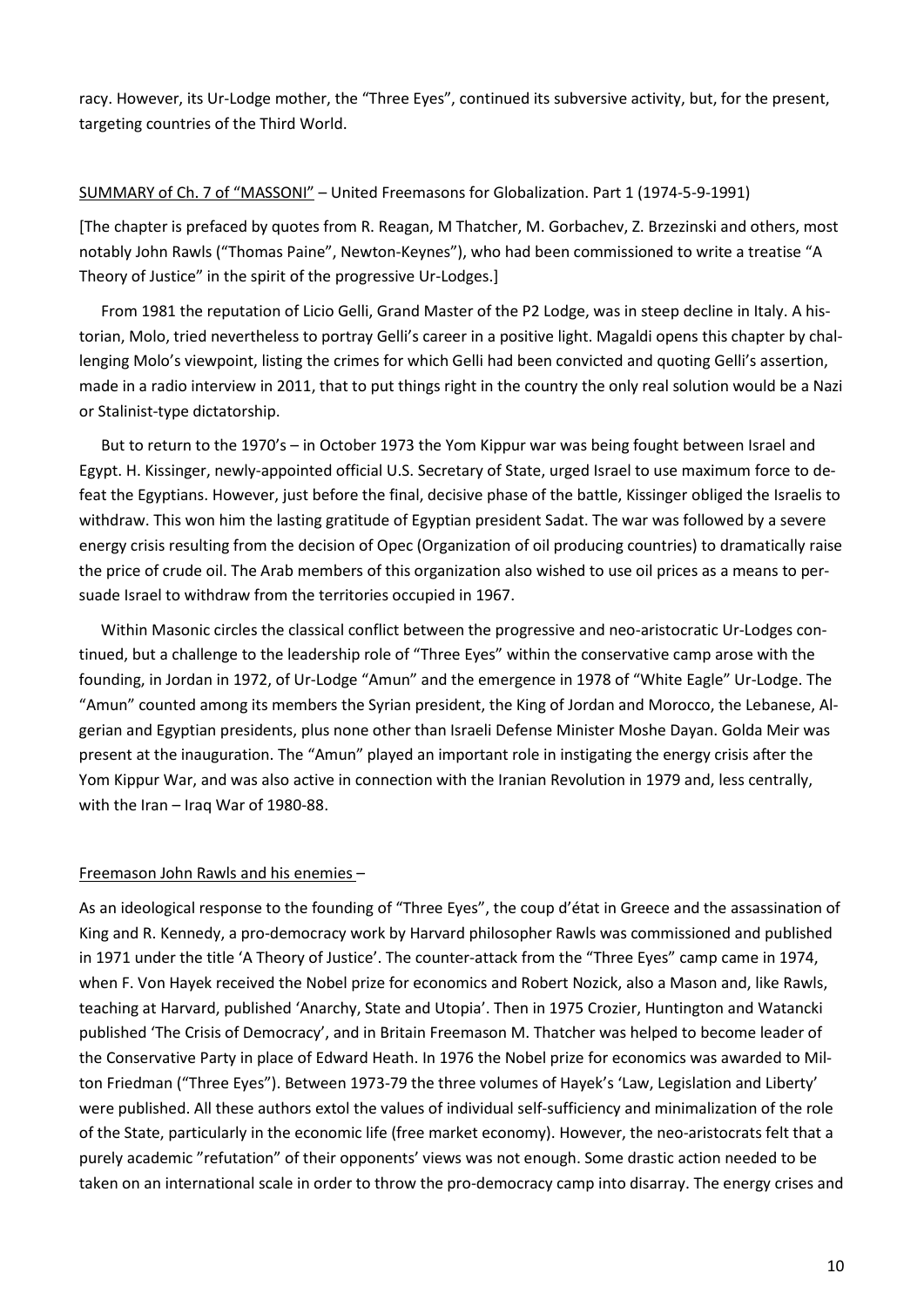those of the economy in the early and later 'seventies were exactly what was needed to cast doubt on the deficit spending policy of Keynes and on the Welfare State.

### A Sister in Downing St. And a Brother in the White House.

M. Thatcher was elected P.M. in 1979 and R. Reagan became U.S. President in 1980. The "Iron Lady" was an admirer of Hayek and his economic theory (she made him a member of the exclusive "Order of the Companions of Honour" in 1984). There was a massive presence in the Thatcher government of pro-Hayek and pro-Friedmanites, and such policies were also promoted by the Centre for Policy Studies, founded in 1974 by Thatcher and fellow-Masons A. Sherman and Keith Joseph. Reagan, too, appointed to his cabinet economic advisors from the para-Masonic Mont Pelerin Society, who venerated Hayek and Friedman. The policies – known as "Reaganomics" involving reduction of the welfare state, and deregulation of banking, big business etc. were similar to those implemented by M. Thatcher, who fought to eliminate Trade Union power, and cut back pensions, unemployment benefit etc. leaving the "undeserving poor" to fend for themselves.

In the U.S.A. the influence of "Three Eyes" Lodge had, by 1978, reached its zenith with faithful Trilateralist J. Carter as official president and Z. Brzezinski as unofficial or shadow president. It was thanks to the efforts of Brzezinski that his friend and ally Karol J. Wojtyla was elected Pope in Oct. 1978 (John Paul II). He also helped two previously little-known figures to ascend to the U.S. presidency – Jimmy Carter and, later Barack Obama. The "Three Eyes" had been present in the White House since 1969 (Kissinger etc.), had penetrated into China, orchestrated Operation Condor in S. America, set up the Trilateral Commission, influenced Sino-Japanese relations and events in the Middle East etc., and was beginning, through its dominance, to arouse resentment even in its fellow neo-aristocratic Lodges. The outcome of this was the formation in Dec. 1978 of a new Lodge – the "White Eagle", one of whose first tasks was, covertly, to prepare the conditions for the election of M. Thatcher in Britain and Reagan in the U.S.

The following members of "Three Eyes" wished to loosen their connection with its leadership by joining "White Eagle": George P. Schultz, M. Friedman, F. von Hayek, Paul Volcker, Alan Greenspan, W. H. Webster, Alexander Haig, W. J. Casey, Geoffrey Howe, David Owen, Shirley Williams, Roy Jenkins, Quentin Hogg, Nigel Lawson, R. Leigh-Pemberton, Casper Weinberger, F. Carlucci, Leonore C. Annenberg , Walter Annenberg, Lew Wasserman, Francesco Cossiga, Jacques Chirac, Wilfred Martens, W. Wriston, etc.

### Attack on the "Three Eyes" -

How to prevent re-election of Carter to the White House? The "Edmund Burke", "Geburah" and "Amun" Lodges came up with the following scheme: topple the "Three Eyes" member Reza Pahlevi, Shah of Persia, and prepare the ground for the Iranian Revolution in early 1979. This involved the spreading of propaganda in Iran and the West and an act such as the burning down of a cinema in Abadan, causing the death of over 400 people, whereby the blame was falsely imputed to the Shah's secret police. They then proclaimed that Khomeyni would be able to head a government that could reconcile all the conflicting parties and interests in Iran, and channelled events towards the setting up of an Islamic Republic. This resulted in the birth of a theocratic, sharia-inspired regime that harmonized perfectly with the interests of fundamentalist authoritarian Khomeyni and of his Masonic supporters who had succeeded in "killing two birds with one stone": dethroning a sovereign (Reza Pahlevi) close to "Three Eyes", and creating the perfect conditions for events involving the U.S. embassy in Teheran in Nov. '79. The ex-Shah fled to the U.S.A. for a "tumour operation" and to consult with Rockefeller, McClay, Kissinger, Brzezinski etc. on the situation in Iran. Meanwhile the Khomeyni regime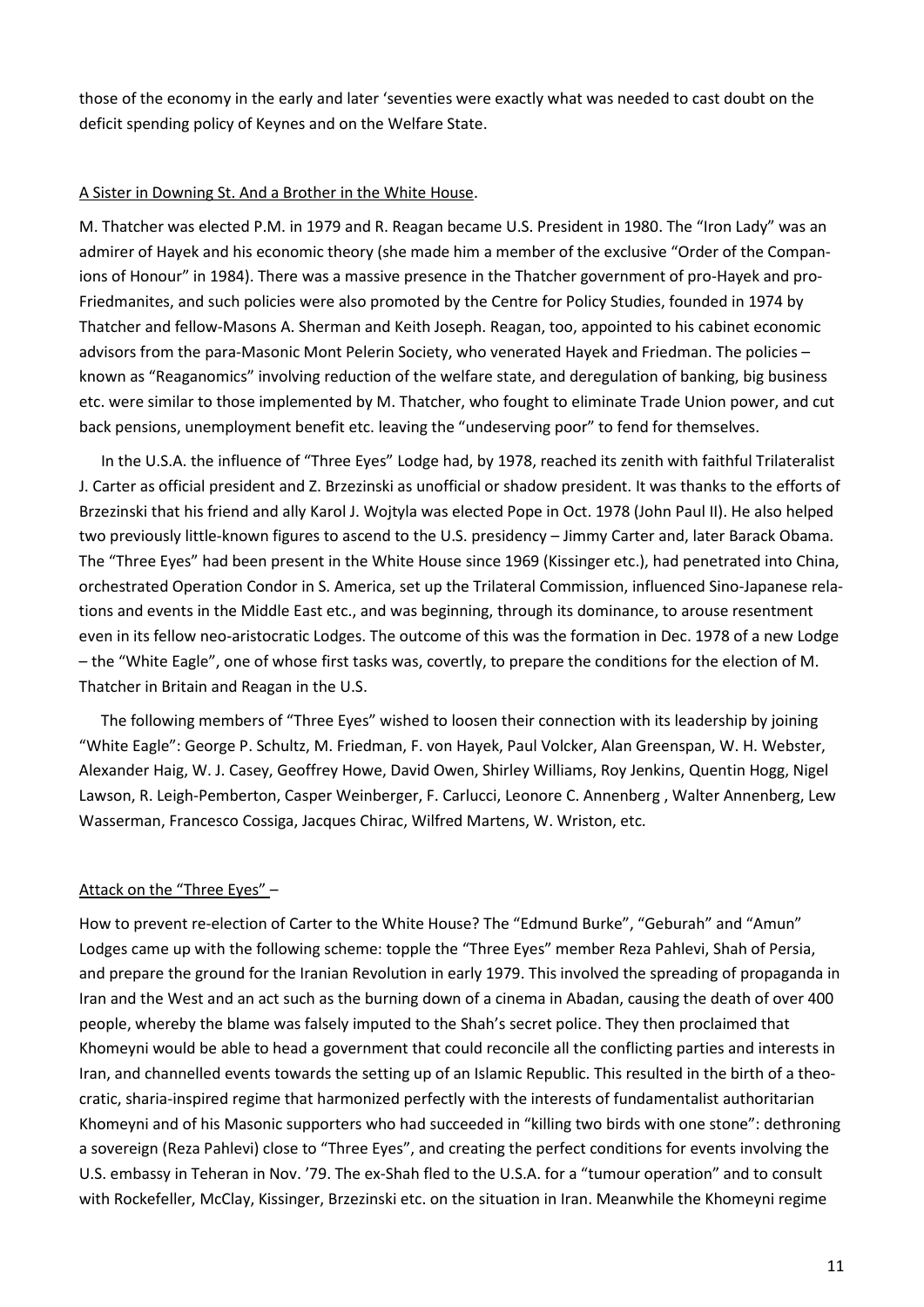organized demonstrations, which culminated in the storming of the U.S. Embassy by the Islamic Revolutionary Guard and the taking of more than 50 hostages, demanding for their release the return of the Shah to Iran, a deal rejected by the U.S. However, the failure to resolve the hostage crisis, even after a rescue attempt named Operation Eagle Claw, severely weakened Carter's position. With the result that Reagan was elected President in 1980, with G.H.W. Bush appointed vice-president.

#### Section 4 'War and Peace' is fully translated as follows:

#### Attempted Assassination of the President

The archives of the various Ur-Lodges which we have been able to consult and a number of first-hand accounts by personalities still living (of the highest profile and international standing) who were involved in those events at the dawn of the Eighties (sworn testimonies by persons whose identity, plus testimonies, have been duly registered and deposited at the offices of lawyers and solicitors in Paris, London and New York....) paint a scenario that is truly alarming and bewildering to public opinion. – A public opinion which, to this day, has never had access to information that would explain a series of events of the year 1981.

These events were not connected to one another by the inquiries conducted at the time by the judiciary and the media... remaining largely impenetrable and mysterious for the general consciousness.

The fact is, according to our sources, that the fury of some (not all and not even the majority, let it be said) of the "Three Eyes Lodge" Freemasons came to concrete expression in the placing of a weapon in the hands of John Warnock Hinckley Jr. (b.1955), the assassin who on 30<sup>th</sup> March 1981 fired in the direction of Ronald Reagan and others who were with him in front of the Washington Hilton Hotel. Reagan was seriously wounded but survived the attack, as did the others who were struck by the bullets. Concerning Hinckley, a mentally disturbed young man obsessed with the actress Jodie Foster (he actually said that the assassination attempt was an open "declaration of love for her"), it was concluded that he "lacked the ability to understand and to will", and he was therefore imprisoned in a criminal asylum.

Few people gave serious attention to the fact – noted, all the same, by sections of the media in the days immediately following the attack, and reconsidered by a number of conspiracy theorists who, however, had insufficient knowledge of all that had gone on between members of the Ur-Lodge "Three Eyes " and Brothers of the "White Eagle" -- that mentally unbalanced John Hinckley Jr. was a son of John Warnock Hinckley Sr., who for years had been president and delegate executive of the Vanderbilt Energy Corp. and was in general active in the oil business. Originally from Oklahoma and then transferred to Texas, he was a friend of the Bush family and had given weighty financial support to George H.W. Bush during the Republican primaries of 1980. Moreover, the son of Hinckley Sr. and elder brother of the assassin John Hinckley Jr., Scott Hinckley (a close associate of his father in the oil and energy sector) was, in his turn, a close friend of the fourth child of G.H.W. Bush and Barbara Pierce, Neil Bush. Significantly, John W. Hinckley Sr. (1925 – 2008) was also a member of "Three Eyes" . Regarding this "nth" political homicide (this time failed by a hair's breadth), a number of sources maintain, however, that neither the Bush family nor Hinckley's was responsible for arming the certifiably unbalanced John Hinckley Jr. -- However, the "Three Eyes" Brother who effectively prompted the assassin to shoot knew very well that, with President Reagan out of the way, the first to occupy the White House would be his deputy vice-President George H.W. Bush, one of the most faithful, dedicated and embedded members of the "Three Eyes" Lodge.

Indeed, according to some, the fact of having chosen and armed for assassination purposes a mentally disturbed young man directly associated with the Bush family was, of course, a way of giving back the U.S. Presi-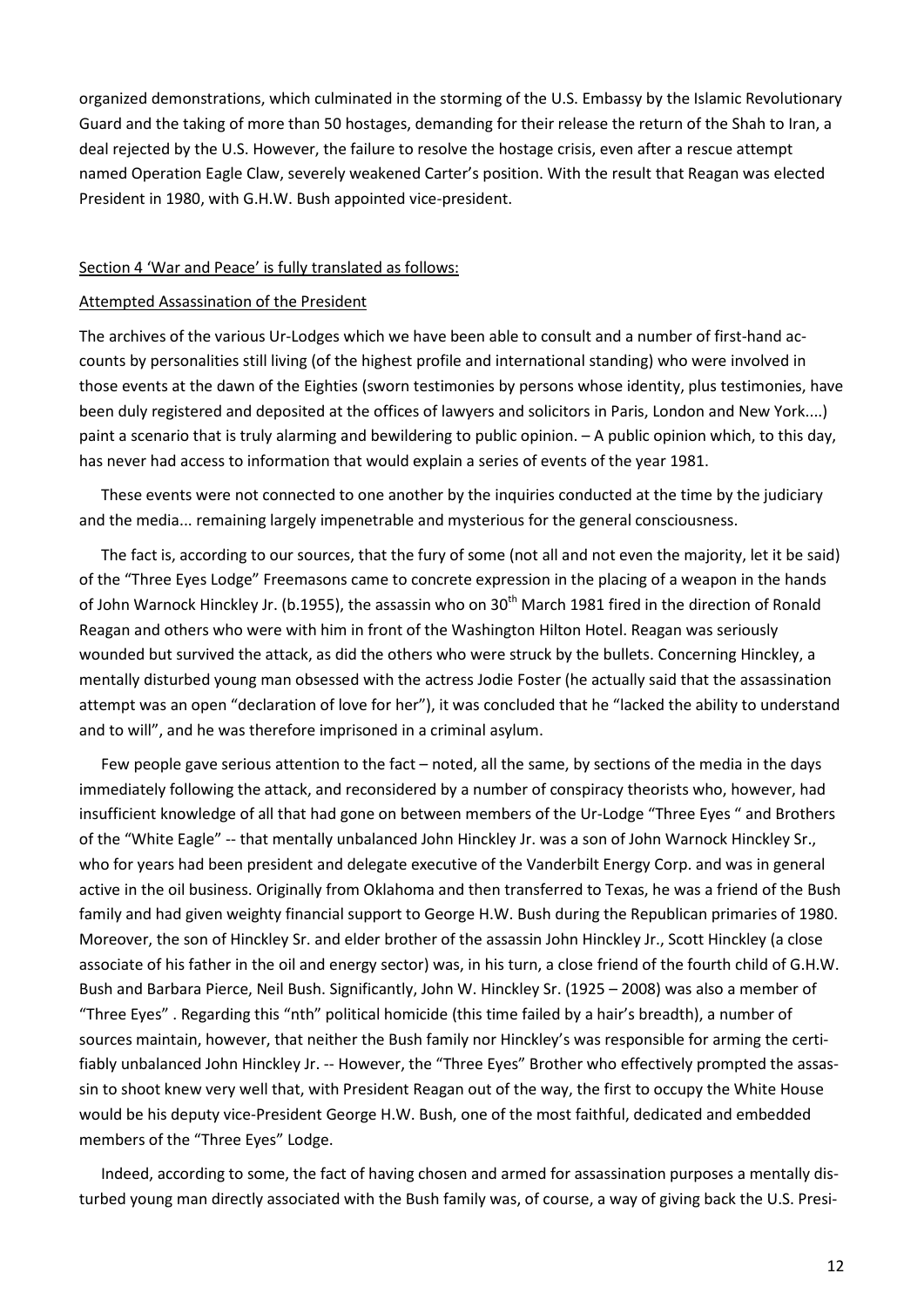dency to a man of the "Three Eyes" and the Trilateral Commission, but was at the same time a fiendish stratagem to blackmail and control G.H.W. Bush who, since becoming vice-President, seemed (though someone pointed out that appearance is not the same as reality) to be in loving agreement with Reagan and other members of the presidential administration who adhered strictly to Reagan's policies.

Be that as it may, within the circles of the "White Eagle", the "Edmund Burke" and the "Geburah" no-one doubted that the assassination attempt had a clearly Masonic origin, attributable to a number of bladewielding Brothers of the "Three Eyes" Lodge.

In this case, too, the majority of Masons of these pro-Reaganite Ur-Lodges did not intend to set in motion the sensational act which, instead, was planned and carried out by very few shortly afterwards and in scientific fashion, with the support of the Russian and East German secret services directed of necessity by the Soviet leaders imposingly present in the Ur-Lodge "Joseph de Maistre" (amongst whom we recall Freemasons Brezhnev, Andropov and Chernenko, who had already betrayed the "Three Eyes" Brothers in 1978-79 through their support of the Iranian revolutionary rebellion provoked by the Ur-Lodge "Amun").

Thus, opting for a course of action entirely different from the milder, more resigned and submissive stance of the progressive Masonic circles who , in 1963-68 (assassinations of J.F.K., Martin Luther King and Robert F.K., all of them successful) had not responded "an eye for an eye and a tooth for a tooth" to their "Three Eyes" Brothers and their allies who were suspected of these acts of homicide, a determined and aggressive minority of "White Eagle", "Edmund Burke" and "Geburah" members decided to avenge in blood the (failed) attempt to assassinate their protégé Ronald Reagan.

#### Assassination Attempt on the Pope

So it came to pass, although this attempt missed its aim by a fraction, since the victim managed to survive the attack. In fact, at 17.17 precisely, on the 13th May 1981 in St. Peter's Square, Mehmet Ali Agca fired at Pope John Paul II, severely wounding him but without succeeding in killing him.

Ali Agca (b.1958) was a terrorist by profession, a person well known to the secret services and police around the world. And yet he was able to find a way through all networks of protection and security, get close to the Pope and shoot at him virtually without hindrance.

Why the choice of Karol Wojtyla, alias Pope John Paul II, as a sacrificial victim to avenge the attempted assassination of Reagan barely 45 days previously? – For various well-grounded reasons by striking at Wojtyla one would be striking at the heart of his dear friend and ally Zbigniew Brzezinsky: (without neglecting the vital role of another "Three Eyes" Freemason, namely Archbishop Paul Marcinkus, IOR President who was most closely bound up with the fate of the Polish Pope), a key director of both the Ur-Lodge "Three Eyes" and the para-Masonic Trilateral Commission, both of which (one in reality, with clear subordination of the second to the first) were held responsible (though not with the complicity of all their members) for the attempted assassination of the U.S. President on 30th March 1981.

The whole operation was accompanied by an amazing, sophisticated obsession with symbolic numbers, typical of the Masonic milieu [The author now describes these in detail and this we will omit for the present.]

So, in accordance with this highly subtle taste for the re-evocation of historical events, those who stood behind the attempted homicide of Wojtyla calculated precisely the moment in which the unwitting pawn Mehmet Ali Agca was to shoot at the Pope: 17 hours, 17 minutes, that is 1717, the formal year of the founding of the Grand Lodge of London and Westminster and thus of the re-founding of modern Freemasonry.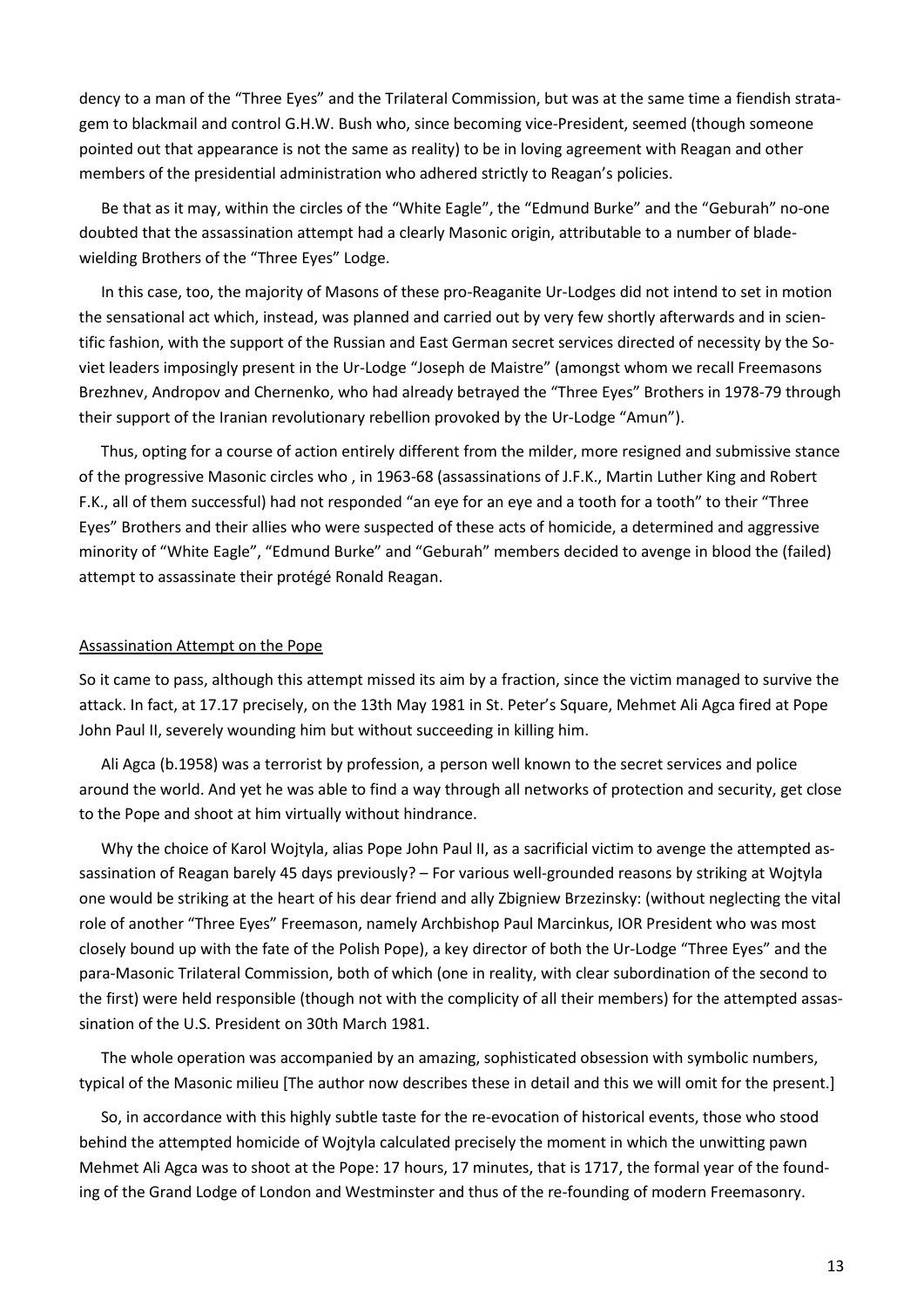As if to say to later members with the ability to interpret: "This assassination refers to the hegemony exercised over the modern and contemporary world by the Freemasonry of the beginning of the 18th Century, of which our specific Ur-Lodges are, and must be considered, the most authentic and legitimate heirs, ranking higher than those Masonic forces, also, -- the "Three Eyes" - which have created this Pope with the intention of using him for their own ends."

In the midst of all this human planning, chance, or Divine Providence exoterically speaking, or the Great Architect esoterically speaking, wished neither Ronald Reagan nor Karol Wojtyla to perish as a result of the respective assassination attempts. Freemasons United for Globalization

In fact, the first and most decisive impulse for a general pacification came from the pair of British Masons Margaret Thatcher and William Whitelaw. Sister Thatcher, for the purposes of neo-liberal economic globalization which she and her entourage were beginning to project well beyond the confines of the United Kingdom, would absolutely require a pax masonica on a wide scale, at least within the realm of conservative and neoaristocratic Freemasonry.

As to brother Whitelaw, who had already become Deputy Prime Minister to Thatcher from 1979 (which he remained until 1988, the year of expulsions) and Minister of Home Affairs (remaining so until 1983, when he obtained the highly prestigious functions of Lord President of the Council and Leader of the House of Lords – retaining these also until 1988 – in consequence of having inherited the noble title of Viscount), he, as a member of the "Three Eyes" since its foundation in 1967 – 68, and having nevertheless also recently (1976) joined the "Edmund Burke" of which the "Iron Lady" was a member, was the very person to act as a peace ambassador between the two quarrelling conservative/oligarchic factions.

Thus, under the guidance of Thatcher and Whitelaw, some younger (but also established and promising) men and women Masons of the "Leviathan" Lodge, accompanied by others of greater maturity and influence, undertook to repair the most serious internal splits within the neo-aristocratic sector of Freemasonry, which had emerged in 1978-81 and had culminated with the attempted assassinations of U.S. of President Reagan and Pope John Paul in 1981.

The Ur-Lodge "Leviathan" was instituted in 1910 and contained within it Masons of all orientations: conservative, moderate and progressive. Only from 1965 onwards had a majority emerged – and remained in the following decades – of a clearly oligarchic nature..... But where did the "Leviathan " come from? Who had had the idea of erecting the columns supporting it? It was the fruit of an ecumenical attempt to reconcile neoaristocratic and democratic impulses in Freemasonry. Other similar attempts have been made over the course of time (a recent and striking example is the creation in 2004 of the Ur-Lodge "Maat" [joined by Barack Obama], under the inspiration of Masons Zbigniew Brzezinski and Ted Kennedy) . Such an attempt relative to the "Leviathan" had had a precedent with the constituting of the para-Masonic association Pilgrims Society, whose British section was founded on July 24<sup>th</sup> 1902, while that in the U.S.A. saw the light of day on 13th Jan 1903. In the case of the founding of both the Anglo-American Pilgrims Society and of the "Leviathan" Lodge (an echo of Thomas Hobbes' allusion to the Biblical monster), the two powerful Masonic bodies behind this ecumenical initiative were the democratic-progressive Ur-Lodge "Thomas Paine" (founded in 1849-52 and the expanded and re-founded in 1864-68) and the oligarchic-conservative Ur-Lodge "Edmund Burke" (founded in 1888).

Let us recall here that the first to conceive and establish the supra-national "Thomas Paine" were a number of aproned personalities gathered around Masons of the calibre of John Stuart Mill, Giuseppe Mazzini, Alexander Herzen, Ferdinand Lasalle, Jules Michelet, Louis Blanc, Giuseppe Garibaldi, Lajos Kossuth, John Bright, Richard Cobden, William E. Gladstone..... In the course of time, some members of the most radical left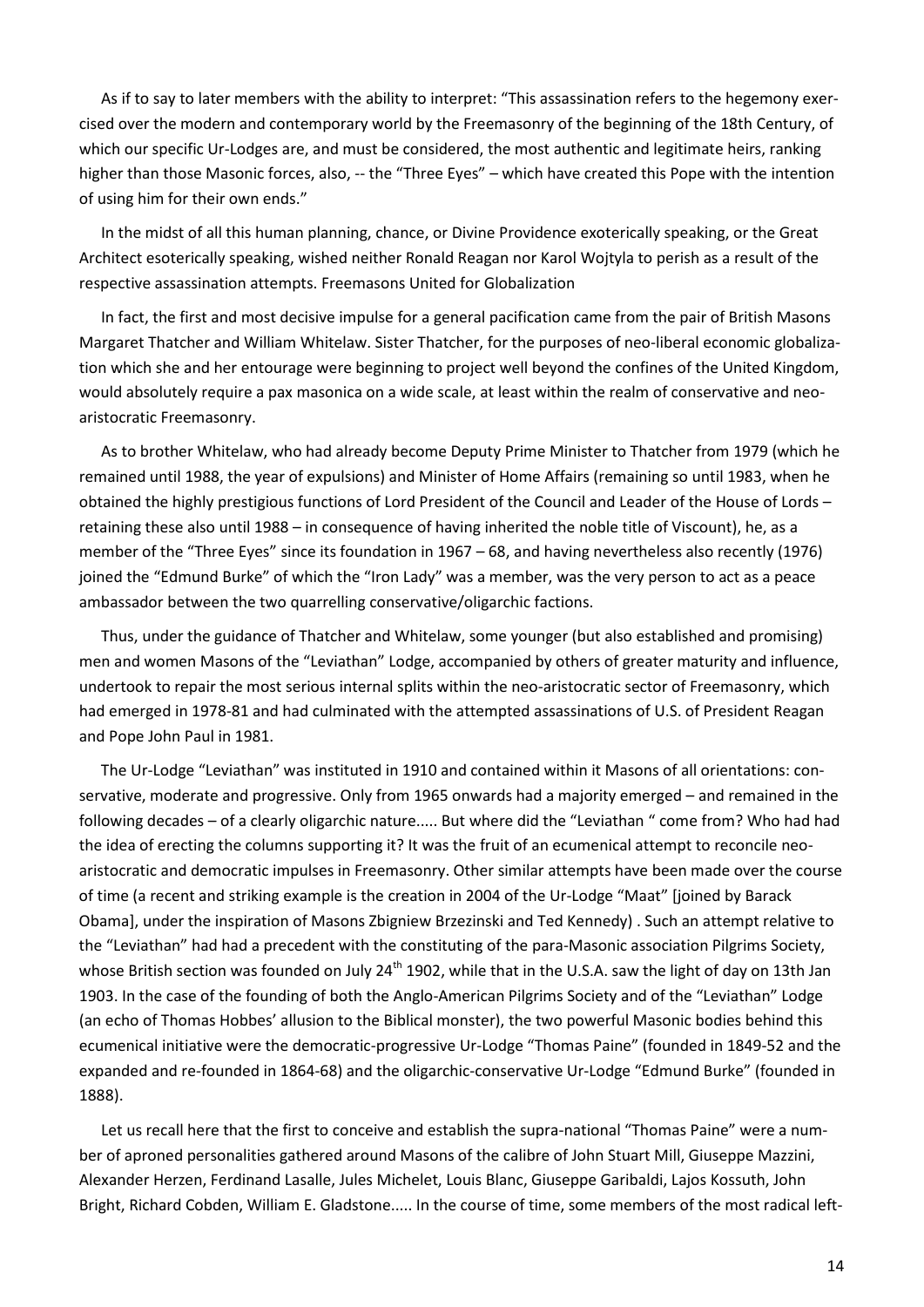wing in the "Thomas Paine" also called into being the para-Masonic Fabian Society, founded in London on 4<sup>th</sup> January 1884. Amongst the most eminent Freemasons (belonging also to the "Thomas Paine") who conceived and founded this para-Masonic body and were connected with it from the beginning, assuming full control, we would recall Freemasons Edward Carpenter, Frank Podmore. Henry Havelock Ellis, Martha Beatrice Webb, Sidney James Webb, Herbert George Wells, George Bernard Shaw, Annie Besant – who was to become an important exponent of the Masonic Order of Droit Humain and of the para-Masonic Theosophical Society – Virginia Woolf, Leonard Woolf, Emmeline Pankhurst. Still at the initiative of a number of "Thomas Paine" Freemasons, also involved in the para-Masonic Fabian Society, the London School of Economics and Political Science was founded in 1895.

Following generations of Freemasons who were also active as Fabians included personalities of the calibre of James Ramsay MacDonald, Harold Joseph Laski, Jawaharlal Nehru, collaborator and disciple of Brother Gandhi, also connected to the Ur-Lodge – "Arjuna Phoenix".

As for the "Edmund Burke" , it was founded later than the "Thomas Paine" and with an opposite ideological direction. It could not be otherwise, in view of the fact that the two Freemasons after whom the Lodges are named fiercely disagreed with one another.

The super-Lodge dedicated to the counter-revolutionary and anti-democratic Burke was founded in 1888 largely under the inspiration of a neo-aristocratic Mason of the calibre of Cecil Rhodes. Between 1888 and 1909 also founded at Rhodes' initiative were the para-Masonic associations Society of the Elect and Round Table Movement (the former being secret, like the Ur-Lodge that had founded it, while the latter was open and official) . Among the principal members of this oligarchic super-Lodge we could name personalities such as Nathan M. Rothschild, Alfred Beit, Alfred Milner, Reginald B. Brett, Arthur J. Balfour, Henry E. Manning, Albert H. G, Grey, Joseph Chamberlain, R. Gascoyne-Cecil, better known as the Marquess of Sailsbury, William W. Astor, John J. Astor IV, William H. Taft, Warren G. Harding, Louis Renault, Armand Peugeot....

The Ur-Lodge "Leviathan", therefore, offspring (b.1910) of a Masonic experiment for reconciliation of ideologically opposed super-Lodges, founded in July 1920 the para-Masonic British (later Royal) Institute of International Affairs, also known as Chatham House. On July 29<sup>th</sup> 1921 its counterpart in the U.S.A., the para-Masonic Council of Foreign Relations was founded, whereby the "Leviathan" has since that time exercised a controlling influence on both the RIIA and the CFR....

Sagely inspired by Sister Thatcher and Brother Whitelaw, Masons Peter G. Peterson, Madeleine Albright, Marie Jana Korbel (pupil and protégé of Brzezinski), Colin Powell, Muhammad Yunus, Robert Rubin, Halil Ozal, Adolfo Gonzales, José Maria Aznar, Anders Rasmussen, John Major, David M. Rubinstein, John Alan Redwood, Norman Lamont and others, constituted a kind of international task force whose aim was to persuade the more stubborn elements of the two Masonic Factions in question to exchange olive branches with one another. – The operation concluded successfully in the course of June 1981. It was also sanctioned through the admission of Brother George H.W. Bush (dedicated member of "Three Eyes" and U.S. President suspected of direct involvement in the attempted assassination of Reagan) into the newborn Ur-Lodge "White Eagle", as had already been requested but not granted between December 1980 and January 1981.

At this point, everything seemed nearly ready for the launching of a new historic epoch in the contemporary world. A project designated literally, as we gather from the documents it was possible to examine: "United Freemasons for Globalization" – But in fact, for the realization of such an ambitious plan, it would be necessary to involve the progressive Masonic circles, momentarily battered and disorientated, but powerful nevertheless, as could be seen from the repeated failure of coups d'état in Italy in 1969-70 and in 1974 – Yes, indeed Italy!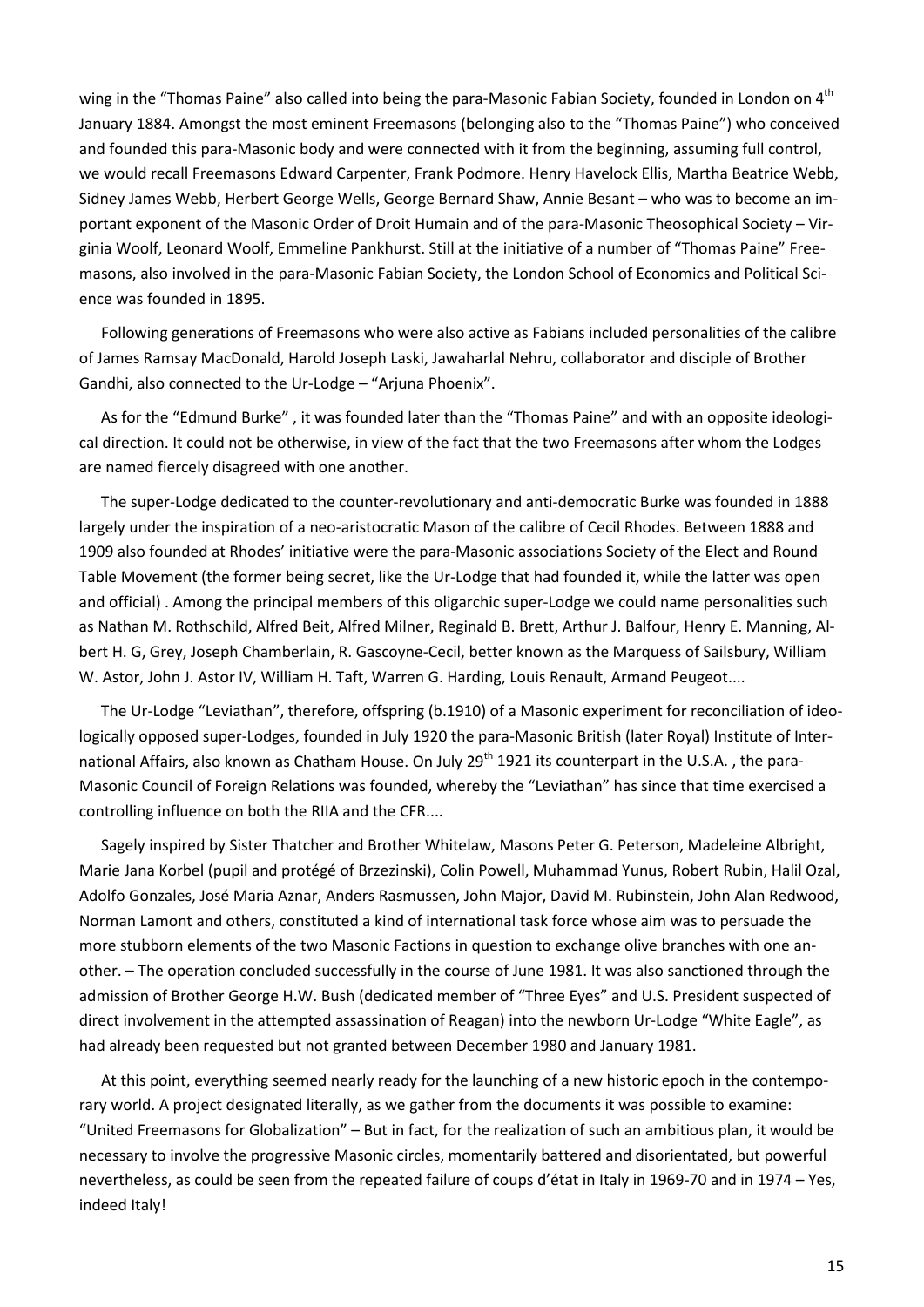But before we give a brief account of the events surrounding the strange and unnatural alliance of neoaristocratic and democratic-progressive Freemasonry extending from the early Eighties to 1991 and from 1992 to the dawn of the 21<sup>st</sup> Century, let us go back in time for a closer look at the Italian situation and that of Licio Gelli and the "P2" Lodge....

#### Section 5 Brothers in Italy – The resistible rise of Gelli

With the failure of the 3 coups d'état in Italy, Gelli turned his attention elsewhere. He became Maestro Venerabile of the P2 Lodge, promoted Trilateral Commission-inspired texts on political change, founded the 'World Organization of Masonic Thought and Assistance', recruited to his two organizations people of prominence, particularly in S. America. In Argentina his influence and that of his associates grew, extending into the period of dictatorship under Videla. It seemed that Gelli was trying to develop P2 into a new Ur-Lodge, partly out of frustration, no doubt, that he had not been admitted into "Three Eyes", the Lodge of his sponsors. The latter were beginning to divide into those who ardently supported Gelli and those who felt it was time to bring the P2 experiment to an end, as journalists were launching inquiries and legal indictments were looming.

1978 – A Fateful Year – This was the year of the founding of the "White Eagle" Ur-Lodge as a challenge to "Three Eyes". And also the year when Christian Democrat leader Aldo Moro was kidnapped (16<sup>th</sup> March) and his lifeless body was found ( $9<sup>th</sup>$  May). Magaldi assures us that the circumstances surrounding this and other acts of violence in Italy in 1962, 75, 78, 79, 80 are far more complicated than the reader can imagine, but that he will clarify them all in the volumes to follow.

Licio Gelli, meanwhile, is caught up together with his P2 Lodge, in the titanic battle raging between his sponsor "Three Eyes" and its fellow neo-aristocrat enemies "White Eagle", "Edmund Burke", "Geburah", "Amun". He considered transferring to Washington in the hope of gaining support from Pres. Reagan and those close to him. But in March 1981, three years, almost to the day, after the kidnap of Moro, his homes and offices are searched and important documents removed. 13 days later, "Three Eyes" brothers most supportive of Gelli organize the assassination attempt on Ronald Reagan. The following May, Pope John Paul II is also attacked, at the instigation of violent members of "Edmund Burke", "Geburah", "Amun", "White Eagle". In June a truce is called between the warring parties, initiated by Masons M. Thatcher and W. Whitelaw, and sanctioned by the entry of G. H. W. Bush into the pro-Reagan "White Eagle" Lodge.

In Italy the authorities discover in the confiscated P2 documents a list of 962 members of the clandestine organization, which includes ministers and the Cabinet Chief of the P. M. Whereupon warrants for the arrest of Gelli are issued, and the Forlani government resigns.

#### 6. United Freemasons – Towards a New World Order

In late June - early July of 1981 a diplomatic committee presented to the attention of leading members of the Masonic progressive camp a project called 'United Freemasons for Globalization'. The committee consisted of: Z. Brzezinski, Lew Wasserman, Madeleine Albright, Robert Rubin, Jacques Chirac. The progressives included: A. Schlesinger Jr., John K. Galbraith, François Mitterand, Helmut Schmidt, Jacques Delors, John Rawls, Olof Palme, Yitzhak Rabin, Ted Kennedy …

When judging the (seemingly naive) response of the progressive camp to these bold and far-reaching proposals, we should bear in mind the unprecedented position of dominance held by the neo-aristocrats at that time: M. Thatcher in power in the U.K. and R. Reagan in the U.S.A. ; the World Bank headed by A. W. Clausen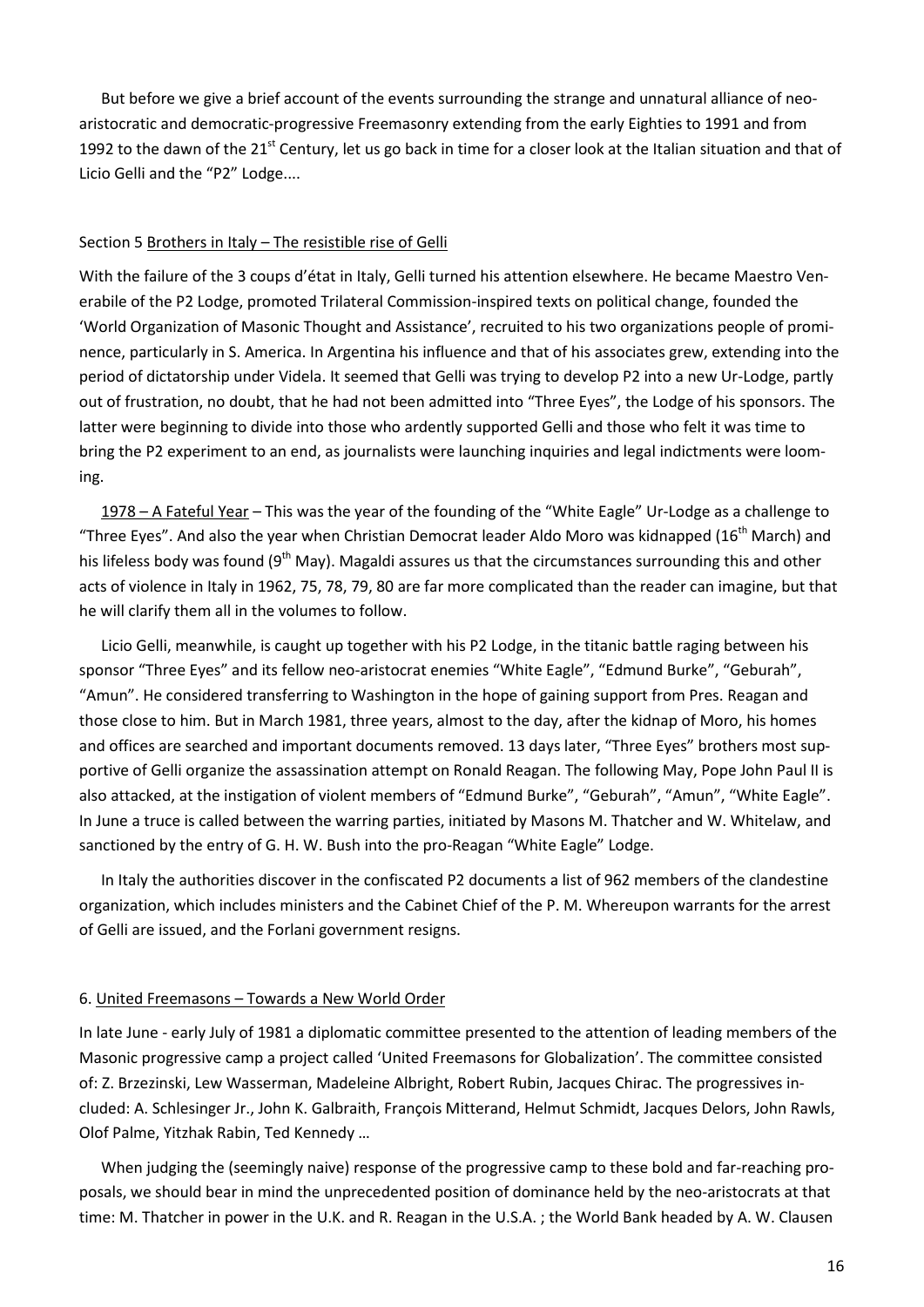("Edmund Burke", "White Eagle"); the I.M.F. chief J. de Larosière ("Three Eyes"); control by "Three Eyes" exercised in Japan (via "Jimint"); in China Deng Xiaoping, member of "Three Eyes" and president of the Central Military Commission of the Communist Party (and from 1983 also of the State).

SUMMARY of Ch. 8 of "MASSONI" – [The chapter is profused with a number of quotes from Italian authors on: the growing power of international banking institutions, the negative consequences of globalization, restrictions placed on human rights after 9.11, and – did all the intelligence really know nothing of the impending terrorist attack?]

The Religion of the Market – Friedrich von Hayek died in March 1992, but the influence of his neo-liberal economic theories grew, extending from the U.S.A. and Europe to include the former Soviet Union. They formed the underpinning of the entire globalization project. Magaldi now quotes at length an Italian author Luciano Pellicano, who first describes the successful attempts, most notably by socialist governments in Britain and Sweden, to tame capitalism through the creation of a State-run welfare system. In the U.S.A. a concept of threefold citizenship was developed by sociologist Thomas Marshall (Freemason), also to "civilize" capitalism through an ideal of solidarity which would ensure a life of dignity to all citizens. But the theories of Hayek (and Friedman) prevailed, resulting in the impoverishment of huge numbers of American citizens, and a quadrupling of the U.S. prison population between 1980 and 2005.

The most Venerable Mario Draghi – Pellicano, and Jeremy Rifkin who wrote in a similar vein, believed that the European model of a compromise between capitalism and socialism would eclipse the "American Dream". They did not anticipate that from 2011 onwards market fundamentalism would be exported to Europe, Mario Draghi being one of its most powerful exponents. From an interview with the Wall Street Journal it emerges that Draghi (head of the European Central Bank, and formerly of Goldman Sachs) believes the European social model is obsolete. Governments will no longer be allowed to spend more on their citizens than is raised through taxation.

A List of the Powerful – The next few pages are filled with the names of leading figures, with their Masonic affiliation. Some well-known people not yet mentioned are: Warren Buffett, Lynn Forster de Rothschild, Peggy Noonan, Bill Gates, Anders Fogh Rasmussen, Jeroen Dijssebloem, Wolfgang Schäuble, Leon Brittan, Jacob Wallenberg...

United Freemasons: the Expansion – In the 20-year period of collaboration between the contrasting groups in Freemasonry, one important development was in China, where Deng Xiaoping ("Three Eyes") signed the agreement with the British regarding the future of Hong Kong. A new political system was emerging – namely, "Socialist market economy", whereby capitalism would flourish, but without a parallel democratization of society. There were Freemasons (members of "Thomas Paine") who wished for a more liberal system in China, which would even include greater autonomy for Tibet. Hu Yaobang, general Secretary of the Chinese Communist Party from 1982-87, was a key advocate of such policies. But he was deposed by Deng in 1987 and died in 1989. This loss led to the protests in Tienanmen Square, lasting from mid-April to June 1<sup>st</sup> 1989 and terminated through military force. Deng had meanwhile concocted the idea of founding an autonomous Chinese Lodge working in the neo-aristocratic spirit of the "Three Eyes". Leading personalities were initiated into the new "Tao Lodge" in 1990. This would help to ensure implementation of Point 1 of the agreement, which was to bring a free market economy to China and foster commercial and diplomatic relations with the West (also with Japan).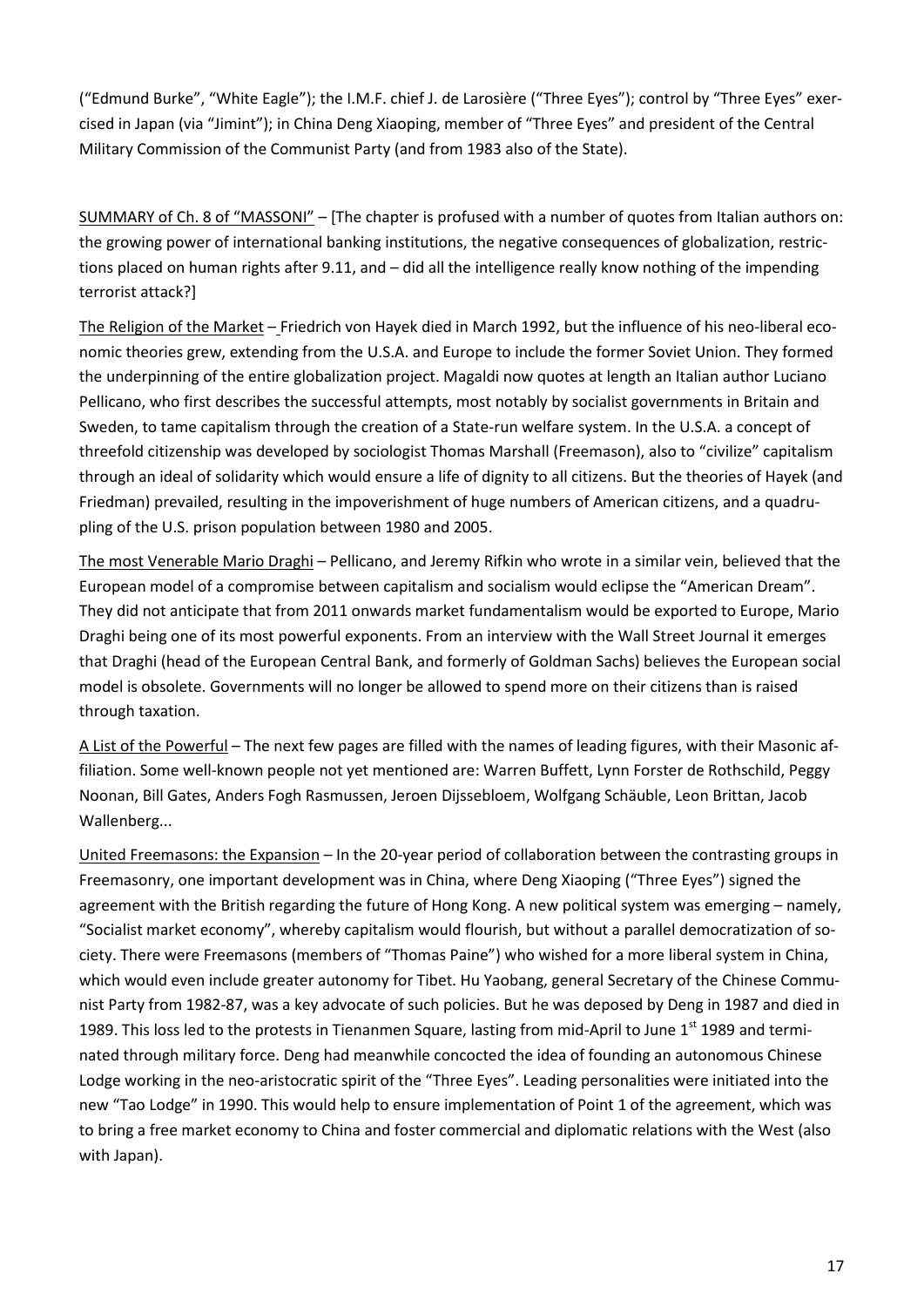Part 2 of the 'United Freemasons for Globalization' project had to do with the dismantling of the U.S.S.R. The war in Afghanistan (1979-89) was exploited for this purpose. Mujahidin leaders and prominent jihadists were initiated into Ur-Lodges; also Osama bin Laden, initiated by the hand of brother Brzezinski in person. In Russia the ascent to power of M. Gorbachev was assisted by Y. Andropov and Armand Hammer. But his impulse as a "Golden Eurasia" Mason to introduce a socialism with a human face was foiled by "Pan-Europa" and "Lux ad Orientem" agents, with the result that he was replaced by Boris Yeltsin, a faithful servant of the "Lux ad Orientem" (founded by Brzezinski in 1967), which had been given the task of introducing the 'Washington Consensus' into post-Soviet Russia. This led to the application of so-called 'shock therapy' in Russia: total liberalization, privatizations etc. as recommended by J. D. Sachs (Harvard Economist) and the U.S. Department of State controlled by neo-aristocratic Masons James A. Baker and Lawrence Eagleburger, with devastating effect on Russian society. Putin succeded in reversing this trend to some extent through renewed nationalization of industries, and legal charges brought against oligarchs close to Yeltsin. A similar swing from total liberalization to semi-centralized control of the economy took place in the other (former) Warsaw Pact countries.

Part 3 of the project has to do with European integration, whereby a degree of national sovereignty was to be maintained, despite the fact that 18 out of 28 countries abandoned their own currency in favour of the euro. This partial unity of the European nations corresponded more to the vision of Coudenhove-Kalergi and to the directive of Ur-Lodges "Pan Europa", "Babel Tower", "Three Eyes", "Edmund Burke" etc. Still closer integration was postponed indefinitely.

Part 4 proposed the reunification of Germany in accordance with the intention of certain, mainly oligarchic, and Ur-Lodges. This came about as planned.

Part 5 foresaw manipulation of the electoral process, so that R. Reagan would be re-elected in 1984 and G. H. W. Bush would become president in 1988. In 1992 a select group of 14 Masons (with the opposing camps equally represented) would decide how to proceed further.

Point 6 proposed the use of various forms of intrigue in British politics to keep M. Thatcher in power, together with a group of trusted Masonic personalities sympathetic to the theories of Hayek and Friedman. Come 1992, a group of 14 as in the U.S.A. would try to identity a candidate from the Labour Party as successor, so as to create in the public mind the (false ) impression that a change of policies was taking place. In actual fact, M. Thatcher was removed in 1990, two years earlier than planned, because of her refusal to join the European monetary system. She was succeeded by neo-aristocratic Mason John Major, prime minister for 7 years. Then from 1997-2007 Tony Blair led the country, officially as Labour and progressive, but in reality in the service of the neo-aristocratic Ur-Lodges. The "Third Way" proclaimed by Blair (and Bill Clinton) was basically a policy formulated by Freemason Anthony Giddens as an expression of the aims of the reactionary Ur-Lodges.

Point 7: The plan was successful, to intervene in French politics to ensure the continued influence of Freemasons, through leading figures F. Mitterand , J. Chirac, V. Giscard d'Estaing. In Brussels, when the term of office of Gaston Thorn ("Three Eyes", "Edmund Burke", "Pan Europa") expires, moderately progressive Mason Jacques Delors becomes president of the European Commission. The usual 14-member grouping will plan for the future, in 1988.

Part 8 of the agreement proposes to bring Operation Condor to an end in S. America. Masons T. Nevos, and J. Sarney would restore democracy in Brazil, and R. R. Alfonsin in Argentina, after which the other South American countries would follow suit. This plan succeeded, as did also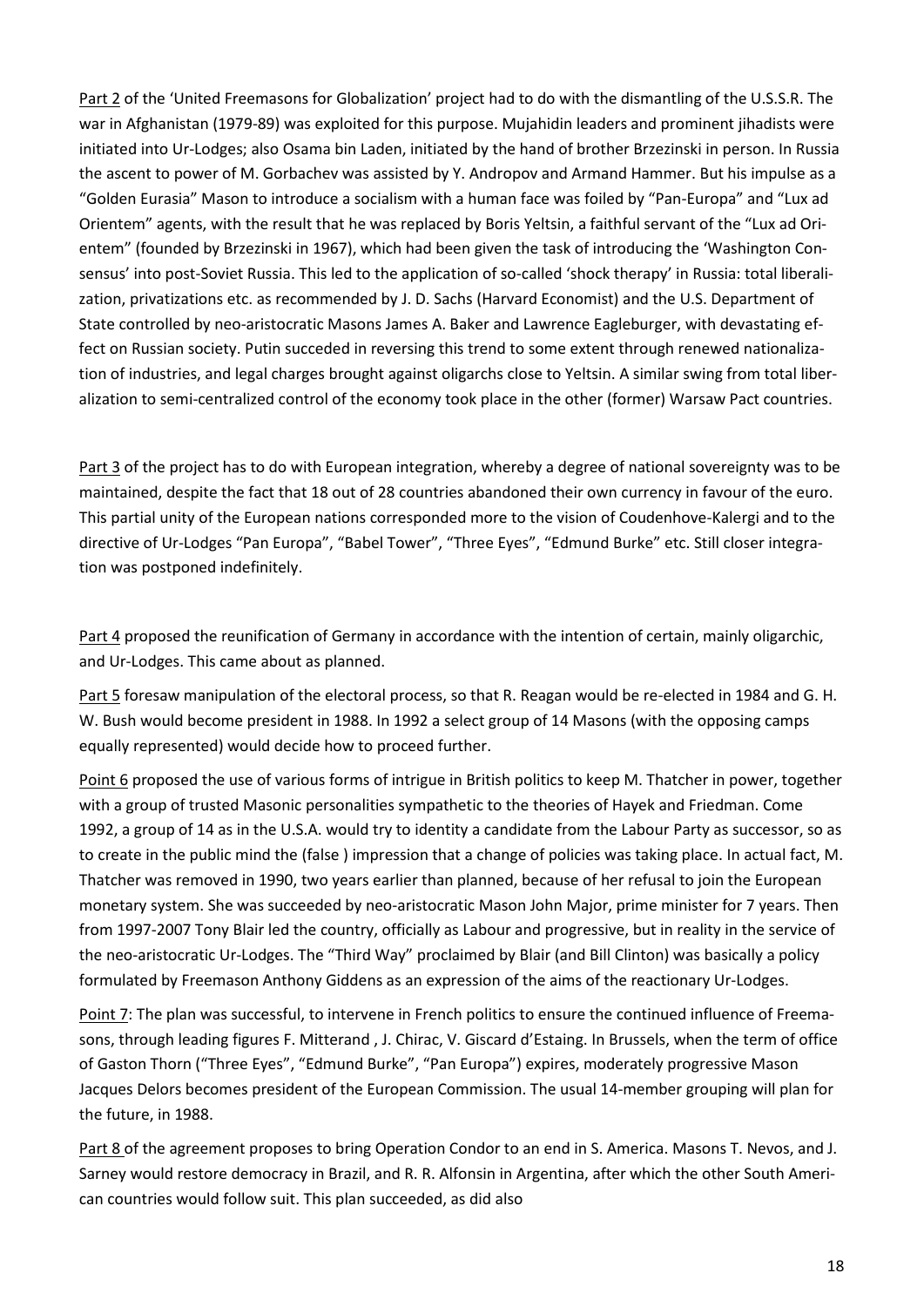Point 9 concerning the dismantling of the apartheid system in South Africa, the legitimation of the African National Congress and liberation of Nelson Mandela. However the process of realization was slow and laborious, owing to the resistance and ambiguity of conservative Mason M. Thatcher.

Point 10: aimed to resolve the Israeli-Palestinian conflict by drawing moderate Palestinian leaders into transnational Masonic circles. However, this was thwarted by the assassination of progressive Mason Yitzhak Rabin (Ur-Lodge "Daath"), who had succeeded in signing the Oslo Accords in Sept. 1993, together with fellow Mason Yasser Arafat (Ur-Lodge "Amun"). [Magaldi promises to explain the background to the assassination in a later volume, where Point 11 will also be discussed.]

Point 12 of the agreement focussed on the situation in Italy, and aimed to dissolve the Red Brigade and other, smaller, terrorist cells. It also planned the dismantling of the P2 Lodge. In these and other aims set out in Point 12, the 'United Freemasons for Globalization' project was entirely successful.

### SUMMARY of Ch. 9 of "MASSONI" –

[The chapter is prefaced by quotes from a number of authors (Nietzsche, Orwell etc.) on the theme of imperialism, domination, power. Its heading is "A big fiery Eye with no Eyelids, inscribed in a Triangle. Sauron in an Apron, and Globalization without Democracy, Freedom or Global Rights" – Part One (2001 - ?)]

In these last 100 pages of the book we are witnesses to a Masonic conversation between the author Gioele Magaldi and four prominent, influential personalities, who for the present remain anonymous and are given pseudonyms.

"Frater Kronos" comes from the English-speaking West;

"Frater Rosenkrantz" from the Franco-German part of Europe;

"Frater Amun" from the Middle Eastern and Arab/Islamic world; and

"Frater Tao" from the Far East.

Magaldi uses his own Masonic name "Frater Jahoel

An interviewer – "FCI" invites them to introduce themselves:

Frater Rosenkrantz explains that it will be difficult to identify him because he is speaking also on behalf of other Masons who regret the present effects of their earlier actions. He was active in the creating of the European Union and the transition of the former U.S.S.R. and satellites to a market economy. Frater Jahoel reproaches him for having taken full advantage of the "revolving doors" between public office and private business, and making use of philanthropic activities for personal gain. Frater Rosenkrantz replies that he would not be participating in this project if he did not feel genuine remorse for things done in the past.

Frater Kronos at 80+ is the most senior member of this group. He likes to be in the U.S.A. Has contributed to the founding of a number of super-Lodges, and admits that he is a convinced neo-aristocrat, though he prefers the term demo-aristocrat. This means that a spiritually qualified, initiated, élite must guide humanity, but that the outer forms of democracy must be preserved. Quote: "The majority of the too-many-billions of individuals inhabiting this planet, also in the West, live an animalic, anonymous and meaningless existence. It is important that these semi-bestial creatures should be guided by sane minds and energetic hands – even if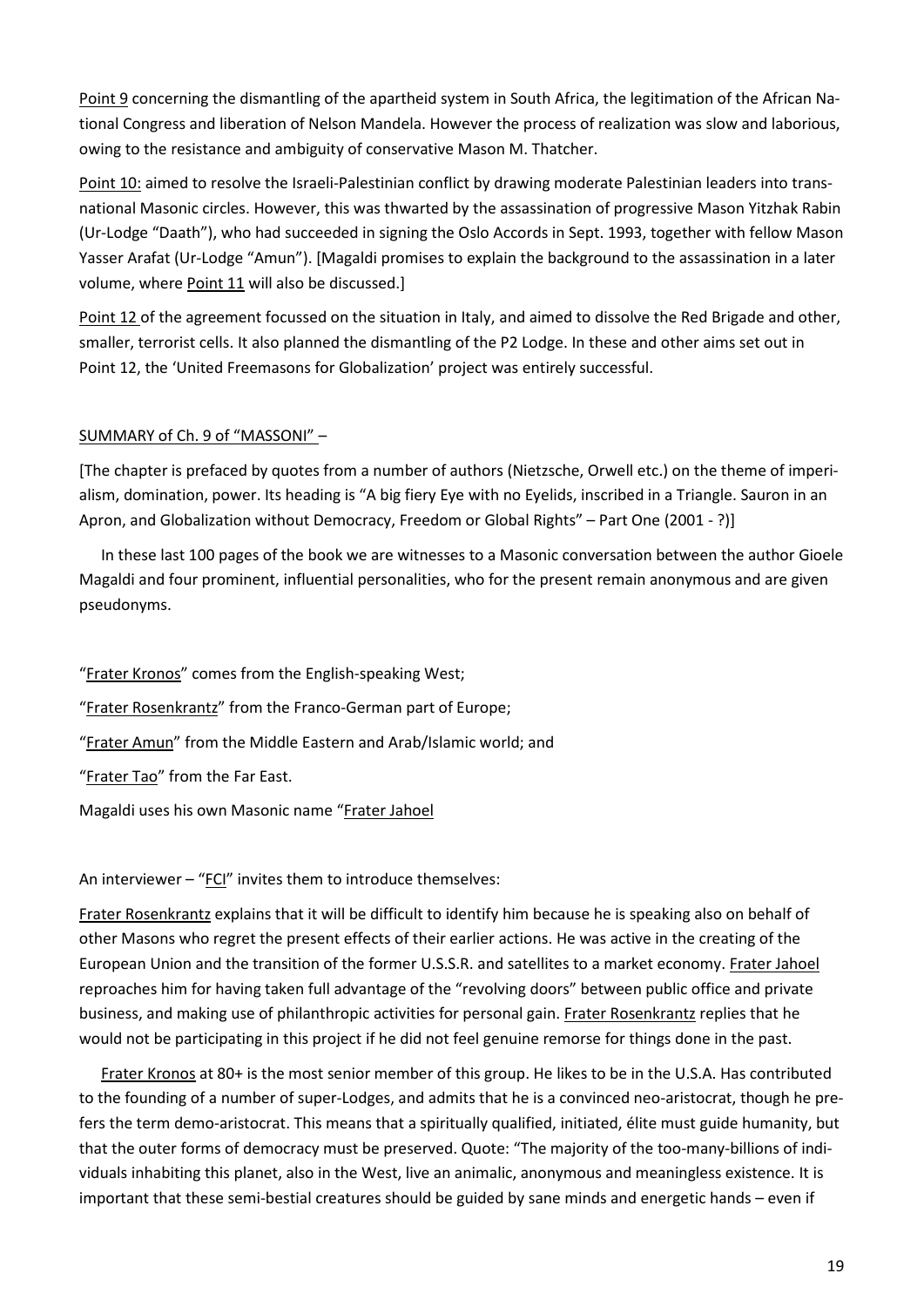these often need to remain invisible, leaving the 'front office' to politicians acting as scarecrows and lightningrods. All this must happen according to very precise rules.... The historic and most serious error of the progressive Freemasons has been to consider it right and appropriate to grant freedom, equality, and brotherhood to all human beings – even to those unworthy on a moral, intellectual and spiritual level."

Frater Amun belongs to the Ur-Lodge "Amun" and is member of an important Middle Eastern dynasty. Formally he is an adherent of Islam, but he is above all an adept of Sufism, believing this to be the highest expression of the esoteric life.

Frater Tao belongs to the Ur-Lodge "Thomas Paine". Held very high functions in State and Party in China. Now over seventy, he can devote more time to the task of bringing more democracy, pluralism, social equity into Chinese society. But the "Tao Lodge", an offshoot of the neo-aristocratic "Three Eyes", is very powerful at present, with Brother Xi Jinping a member. "FCI" – asks why he chose this pseudonym. Answer: because the word Tao is being misused by the Lodge of that name.

Frater Kronos again speaks in defence of the neo-aristocrats, the élite of the spirit and of finance. Nonmaterial money is, he says, the most spiritual and initiatic or earthly goods, the fruit of small and large alchemical operations in the markets throughout the world.

"FCI" asks "Frater Tao" about wealth, and he replies that his family has made good use of its talents in the Socialist market economy created in China. When challenged, Frater Tao insists that his wealth has always been used for the benefit of the disadvantaged.

Frater Jahoel agrees to answer questions put to him by the interviewer "FCI".

"FCI": What do you do in ordinary life? Frater Jahoel: I am a free-thinker.

"FCI": Have you never done anything else? Frater Jahoel: I was an entrepreneur and manager in the early 2000's, but this career was ruined by my former friends in the Grande Oriente d'Italia.

"FCI": How did you get involved in Freemasonry? Frater Jahoel: In very early youth I practised esotericism (in this case a form of gnostic-sexual magic) within the A.U.R. Sophia organization. But, later, Freemasonry appealed to me more, because of its emphasis on serving the good and the progress of all mankind.

"FCI": How do you look upon your opponents in the Grande Oriente d'Italia? Frater Jahoel: Without rancour.

"FCI": Aren't you afraid of being removed physically because of this campaign you are engaged in? Frater Jahoel: I know I can count on the support of many people, and expect to live many years longer and enjoy a peaceful old age. But in any case, I am inspired by the words of a Sicilian song-writer: "To live 20 or 40 years longer is all the same....." I have no fear of a premature death. The birth and death of a body is a transitory experience within an infinite and eternal cosmic context. And remember that a traumatic event would only serve to give wider publicity to our cause.

### An Aristocracy Destined for Global Rule?

"FCI": What do we think of Frater Kronos' idea of the right of a spiritual élite to rule over the rest of humanity?

Frater Jahoel quotes at length a young Italian student of Modern Money Theory who had published on the Internet an article on Magaldi's campaign. It describes how the spiritual élite see humanity as divided into three "ontological" groups: hylic man (from Gr. hyle – matter), bound up only with impulses and emotions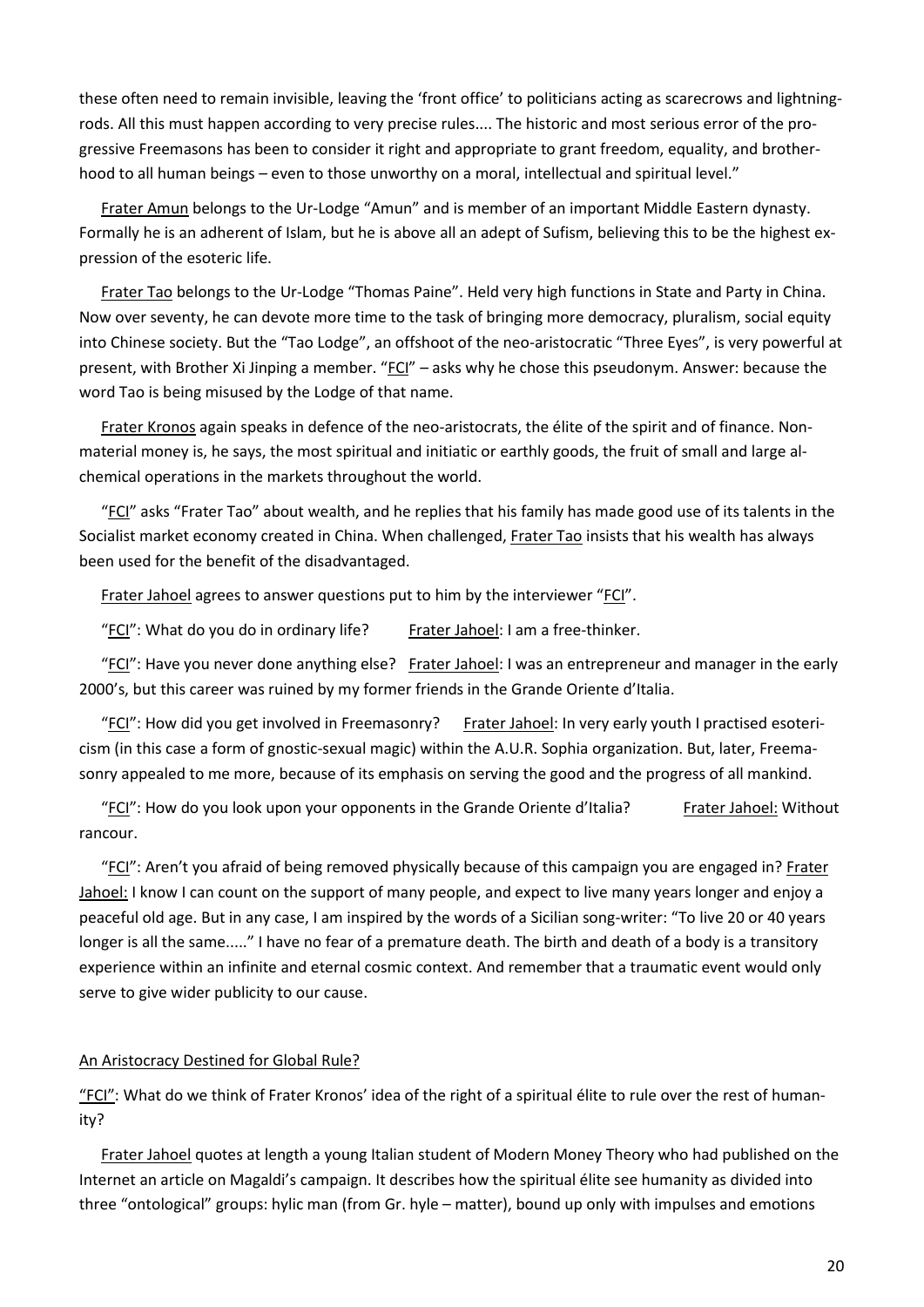and unable to govern themselves; psychic man (from psyche, soul) linked primarily to rationality and the intellect, but with little knowledge of spiritual reality; and pneumatic man (from pneuma, spirit), or those who attain a perfect harmony between body, soul and spirit. Frater Kronos says he fully agrees with this picture. Frater Jahoel speaks of his intention to found a Lodge on a completely new basis. The Eleanor Roosevelt Lodge will be open and transparent and will provide a vehicle for the ordinary citizen to assert his/her rights over against the neo-aristocratic authority. Frater Rosenkrantz brings a quote from an Italian author (published 10.10.14) who describes how a leading neo-aristocrat such as Mario Draghi – head of the European Central Bank – has no need to steal wealth from the general populace, but is able to create money at will and to manipulate the world of finance, with the aim of realizing in practice the threefolding of society in which the lower class majority is permanently in need, and forced to lead a hand-to-mouth existence under the controlling eye of the spiritual élite.

# September  $11<sup>th</sup>$  2001 – The Founding Event of the 21<sup>st</sup> Century.

Given the fact that there are 18 intelligence agencies in U.S.A., it is inconceivable that none of them should have known anything about the complex and far-reaching plans to destroy the Twin Towers. What lay behind this "terrorist act" which, technically speaking, had more the character of a controlled demolition than a guided plane crash?

Frater Kronos undertakes to tell us something of the hidden background to 9.11. We are taken back to the U.S. Presidential elections of 1992, where the 14 Masons responsible as a group for such decisions chose W. J. Clinton (Bill), whereby Bush Senior was intended to withdraw from the campaign. But he did stand for reelection and, together with his cronies of "Three Eyes", Cheney, Rumsfeld etc., was infuriated at being made to step aside in favour of Clinton. This situation worsened in 1996 when Clinton was admitted to "Three Eyes", Bush Sr.'s own Lodge. (Frater Kronos confesses to having, himself, played a part in these manipulations.) In 1993, the first year of Clinton's presidency, Dick Cheney and Don Rumsfeld commissioned Samuel Huntington to write 'The Clash of Civilizations', which then appeared and was disseminated widely in the critical year 1996 when Bush Sr. was seething with anger at the thwarting of his ambitions. Huntington's book was the ideological manifesto of Freemasonry for the  $21<sup>st</sup>$  Century. It was the focus for the informal founding of the new Ur-Lodge "Hathor Pentalpha" under the auspices of Bush Sr., Jeb Bush, S. Huntington, D. and R. Kagan, D. Feith, Dick Cheney, D. Rumsfeld, I. and W. Kristol, Dan Quayle, P. Wolfowitz, R. Perle, Karl Rove etc. The next step was the forming of the para-Masonic think-tank "Project for the New American Century" in early 1997. "FCI" then reads out the Statement of Principles of the PNAC, which has ostensibly to do with the expansion of American Interests. Frater Kronos reminds us however, that the interests served having nothing to do with the American people as such. He then describes how he helped to bring about the financial collapse in Asia in 1997-98. A next important initiative of his, with Larry Summers etc., was the repeal of the Glass-Steagall Act of 1933, so that banking activity was now completely free of legal restraint. Frater Kronos made full use of the new powers of financial manipulation in S.E. Asia, Japan and finally Washington itself. But by 2000 it became evident that a huge new threat was emerging. In 1997 Tony Blair had become P.M. in Britain and was inducted into the informal nucleus of the projected "Hathor Pentalpha" Lodge which, after a 4-year secret existence, became official in summer 2000. Its Grand Master was Dick Cheney, First Overseer Don Rumsfeld, Second overseer Bill Kristol, Orator Sam Huntington, Treasurer Paul Wolfowitz, Secretary Richard Perle, Deputy First Overseer Tony Blair, Deputy Orator Karl Rove, plus many others in the centres in Europe and the Middle East. The first really alarming act of the "Hathor Pentalpha" was the publication in Sept. 2000 of "Rebuilding America's Defences: Strategies, Forces and Resources for a New Century". One year after 9.11. Scottish journalist Neil Mackay wrote a perceptive article on U.S. ambitions, which "FCI" now reads out. Also an Italian ar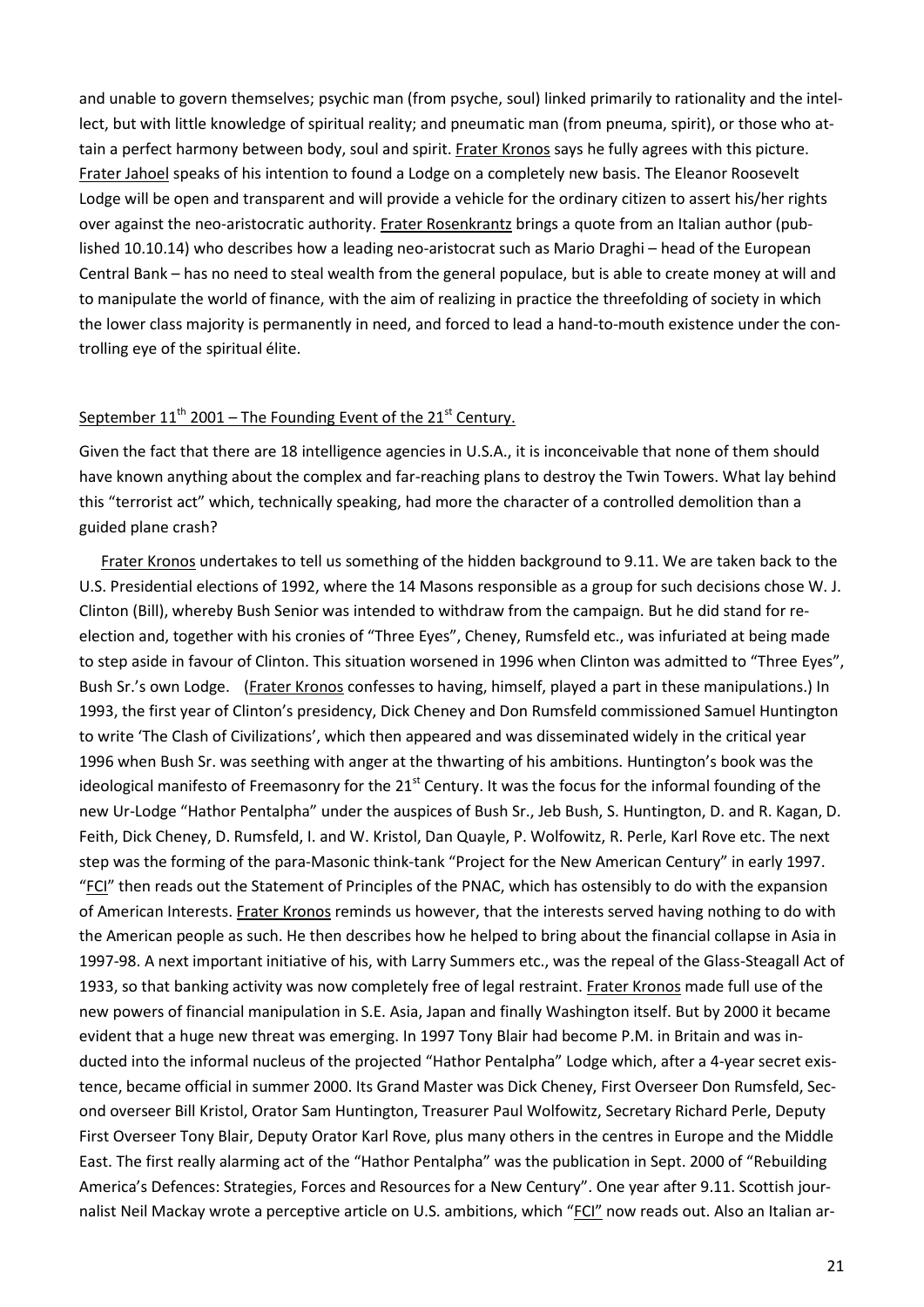ticle quoting from 'Rebuilding America's Defences' which states that the rebuilding process would be very slow "unless a catastrophic and catalytic event occurs, like a new Pearl Harbor".

Frater Kronos continues by informing us that Osama bin Laden was originally a "Three Eyes" member and that Al Qaeda was infiltrated and steered by members of "Edmund Burke", "Three Eyes" and "White Eagle". There was great concern in these Lodges over what "Hathor Pentalpha" might do if its candidate were elected to the Presidency – George W. Bush. He was the mediocre man best suited to disguise, and to further, the aims of "Hathor Pentalpha". Frater Kronos and allies supported the candidacy of Al Gore. But Jeb Bush as governor of Florida was able to influence the counting of votes so that his brother George W. won the election. And after 9.11. "Hathor Pentalpha" had found its Pearl Harbour, thus inaugurating several years of aggression and brutality. Frater Amun now brings a list of 6 Saudi princes, the Sultan of Oman, the Emir of Bahrain, the Emir of Qatar, 6 leading Iranians, 4 leading Israelis who joined "Hathor Pentalpha" in 2000.

This was a period where huge profits were made by a small circle of Masons gravitating around "Hathor Pentalpha", "Geburah", "Amun", "Der Ring" and others.

"FCI": You mean the oil trade, drug trafficking in Afghanistan, and reconstruction of infrastructures, particularly in Iraq? Frater Kronos: Certainly!

Frater Jahoel: Not to forget the very important profit accruing to members and sympathizers of "Hathor" and "Jeburah", from the Patriot Act, proclaimed in Oct. 2001 and still in force in 2015, stifling civil liberties for the sake of a "war on terror", and in flagrant contradiction of the U.S. Constitution.

"FCI": Frater Kronos, tell us more about Osama bin Laden and Al Qaeda. Frater Kronos: Osama bin Laden was first serving "Three Eyes" in the anti-Soviet conflict and in Islamist international terrorist acts. Then after 2000 he slipped from our control and worked for "Hathor" and "Geburah", as "public enemy number one" – an example of the fictions sold to the world in order to create a new order in which internal security is placed before traditional civil liberties.

### 2007-2014: a New Global Order without Democracy, Liberty or Universal Rights

"FCI": From the seventies and eighties until shortly after the turn of the millennium the oligarchs were scoring victory after victory and forcing the progressives into a passive role. Were these Lodges able to achieve anything in this period?

Frater Tao: In the 1970's they prevented oligarchs from attaining their most ambitious goal, which was to spread to the West, to Europe, to Italy in particular, the form of reactionary regime that prevailed in South America through the success of Operation Condor. Then from 1981, they accepted a truce with the oligarchs under the terms of United Freemasons for Globalization.

Frater Kronos: While the possibility of outer action was limited, the progressives sponsored and promoted many books and films challenging the striving for domination on the part of the oligarchs. One could mention the Matrix Trilogy, the Lord of the Rings, the da Vinci Code, the Hobbit, Harry Potter.

"FCI": Frater Kronos, can you tell us about the founding of the Ur-Lodge "Maat" and your connection to Brother Barack Obama?

Frater Kronos: When the "Hathor Pentalpha" was at the height of its powers, with the Compass Star-Rose, slightly more moderate, on one side and the warlike extremists of "Geburah" on the other, we decided to create an Ur-Lodge of compromise, the "Maat". And our work was to find a candidate for the White House who could embody this pact of Masonic unity in the spirit of moderation. We chose Barack Obama, who was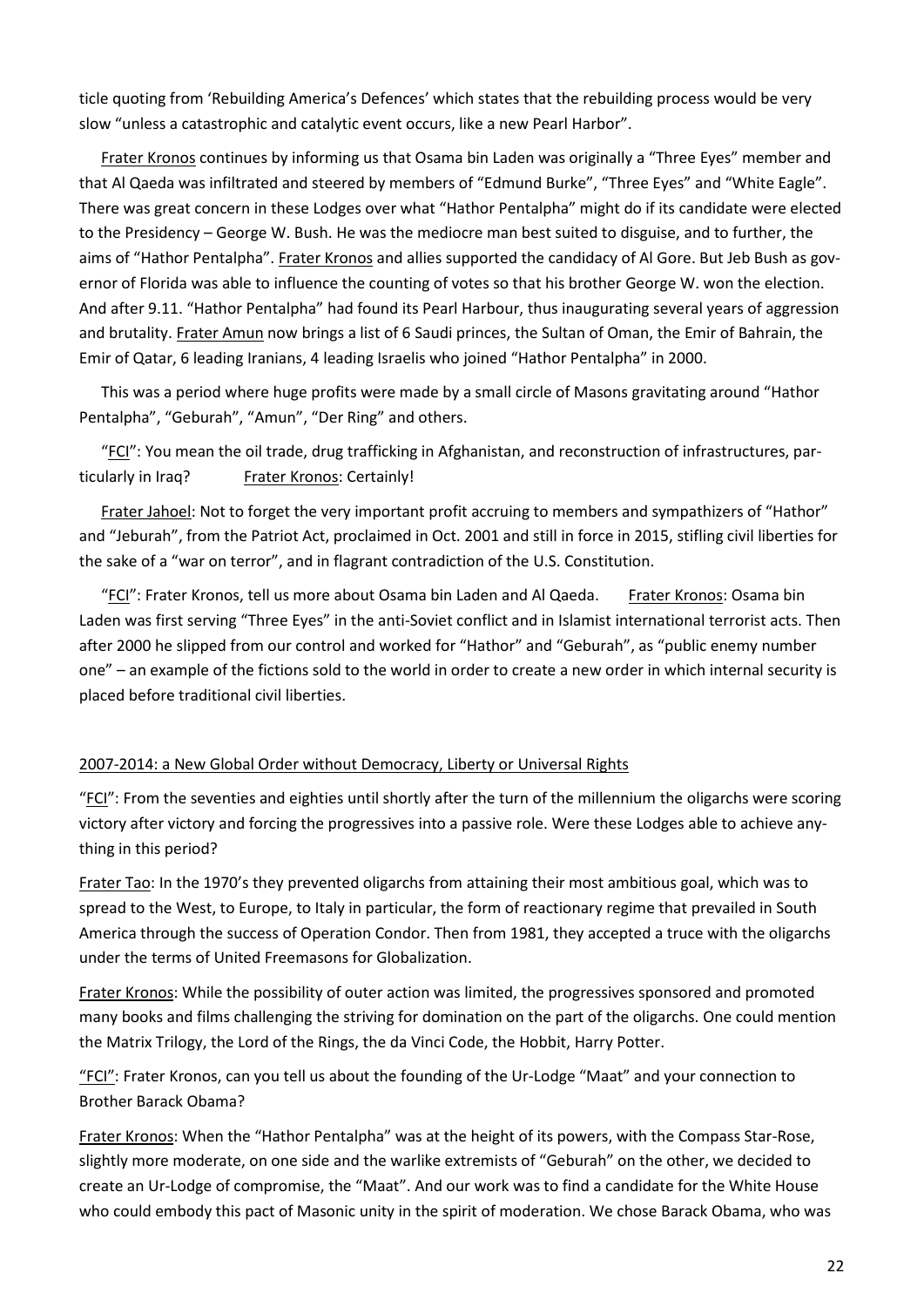initiated in the "Maat" in 2005. Ted Kennedy had been a leading member, and Bill Clinton joined in 2008. "FCI" now asks about the financial crisis of 2007-8. Frater Rosenkrantz admits to having participated in the process of deliberate failure to resolve the crisis, which was planned and orchestrated down to the last detail. Their aim was to use as guinea-pigs first Greece and then the rest of the so-called PIIGS nations (Portugal, Ireland, Italy, Greece, Spain), to undermine their economies, making huge profits for themselves in the process.

Frater Rosenkrantz is ashamed of his part in this, and plans to join the progressive "Montesquieu" Lodge. Frater Kronos: This is the kind of bloodless, non-violent war of which I heartily approve. From the beginning, European unity was designed so that  $-1$ . The res publica would be governed in a technocratic postdemocratic, oligarchic manner, and – 2. In the event of a financial crisis in the Eurozone, the European Central Bank would have the power of life or death over the economy of the country concerned ; According to our Project for the New European Century, Europe is to become the prototype of a new post-modern feudalism, governed by a Masonic nobility, rich in initiatic-spiritual heraldry and alchemical-financial talent. The system, similar to the Communist Chinese oligarchic model, can be exported anywhere in the world. Obama's somnolence and indecision have helped greatly to further our project of feudalization and Chinesification of the Old Continent of Europe.

[Here we will omit a detailed discussion of the situation in Italy, Germany and France, and move on to the final section:]

### Isis and the Arab Spring

"FCI": Would you tell us something about Isis, chaos in the Middle East and the awakening of "Hathor Pentalpha".

Frater Kronos – admits that the Arab Spring (2010-2011) took him completely by surprise. He and his friends could not understand what was going on, and did not know how to react. Things become clearer in 2013 when Al Qaeda in Iraq (Aqi) started to use the English name Isis (Islamic State of Iraq and Syria), and when it emerged that in 2009 the self-proclaimed Calif of a new Islamic State had been secretly initiated into the "Hathor Pentalpha". After this he had been miraculously released from the prison camp where he had been held since 2004. In the same April 2013 when Al Qaeda Iraq changed its name to Isis, George Bush Jr. launched the campaign for his brother (also in Freemasonry) to enter the White House in 2016. Jeb Bush of "Hathor Pentalpha" is to lead the battle with Islamist extremism in the spirit of the 'Clash of Civilizations'. Note also that the economist Stanley Fischer, ready to follow Janet Yellen (a progressive Mason) as chairman of the FED, is a "Hathor Pentalpha" member.

Frater Jahoel is convinced that Obama, given the clarity, courage and determination, could wipe out the Isis troops with no difficulty.

Frater Kronos: We are already trying to persuade him. Maybe the publication of "Massoni" in the U.S. will help to sway general opinion. 9.11. was an echo of Sept.  $11<sup>th</sup>$  1973, the date of the Chilean coup d'état, deposing socialist Freemason Salvador Allende and marking the launch of Operation Condor in South America. The two events are 28 years apart – the number of the lunar cycle.

Frater Jahoel: In the future volumes of this series (due to appear by Oct. 2015?) we will explain how Tolkien's symbols play into the events.